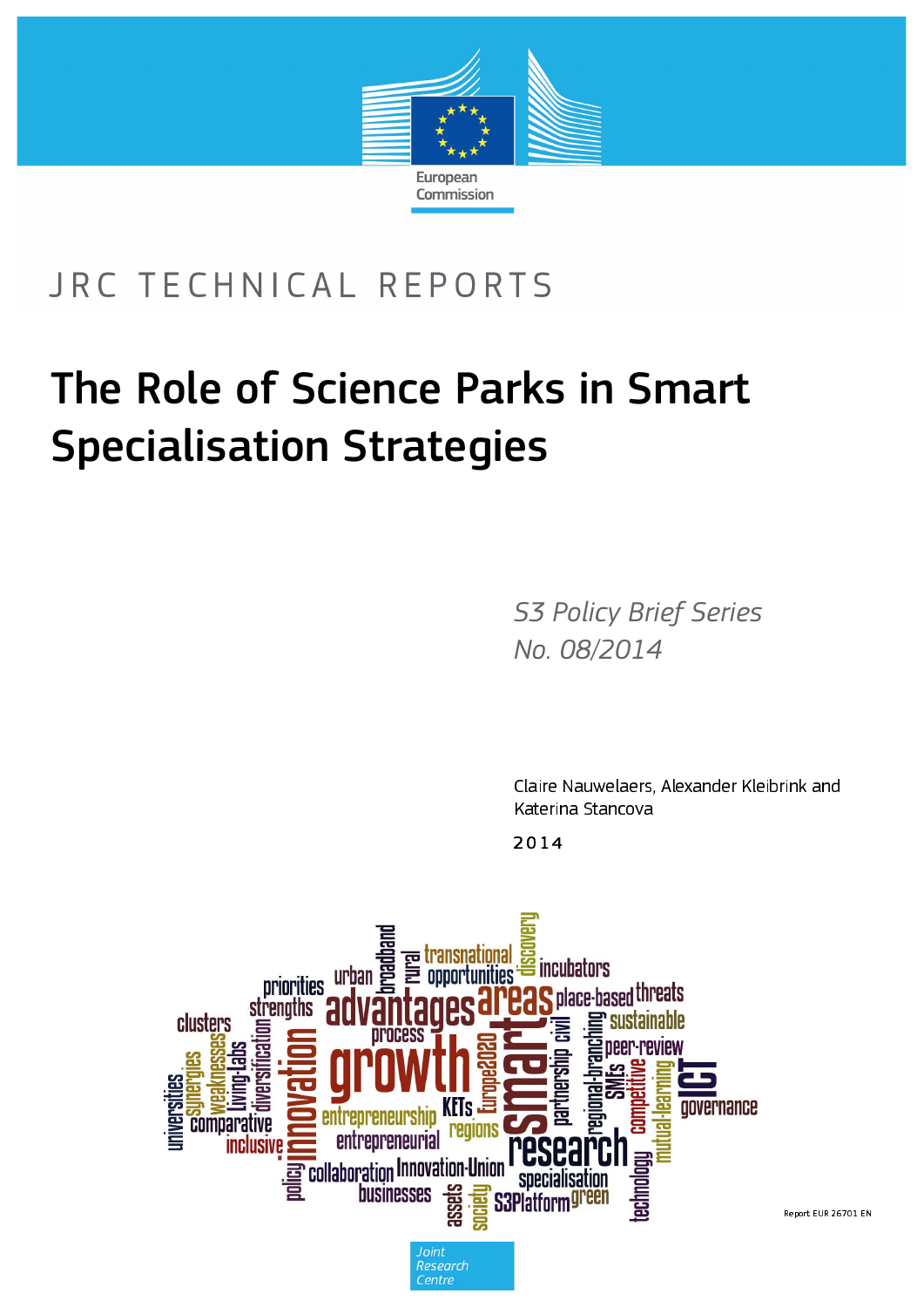European Commission Joint Research Centre Institute for Prospective Technological Studies

#### Contact information

Institute for Prospective Technological Studies Address: Edificio Expo, C/ Inca Garcilaso, s/n 41092 Seville, Spain E-mail: jrc-ipts-secretariat@ec.europa.eu Tel.: +34 9544 88318 Fax: +34 9544 88300

http:/ipts.jrc.ec.europa.eu/ http://www.jrc.ec.europa.eu/

This publication is a Technical Report by the Joint Research Centre of the European Commission.

#### Legal Notice

This publication is a Technical Report by the Joint Research Centre, the European Commission's in-house science service. It aims to provide evidence-based scientific support to the European policy-making process. The scientific output expressed does not imply a policy position of the European Commission. Neither the European Commission nor any person acting on behalf of the Commission is responsible for the use which might be made of this publication.

JRC 90719

EUR 26701 EN

ISBN 978-92-79-38771-5 (PDF)

ISSN 1831-9424 (online)

Doi:10.2791/8851

Luxembourg: Publications Office of the European Union, 2014

© European Union, 2014

Reproduction is authorised provided the source is acknowledged.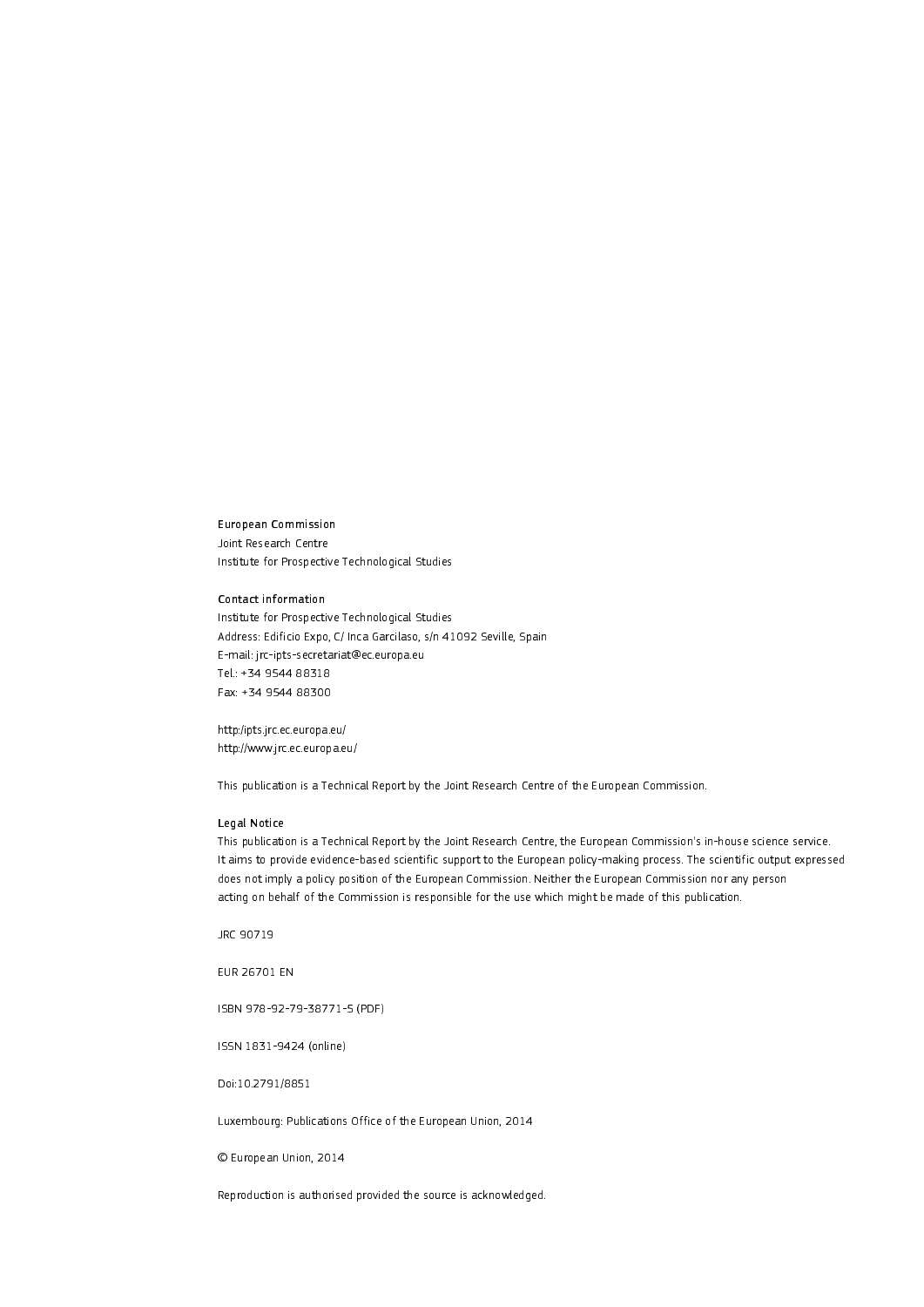

# The Role of Science Parks in Smart Specialisation Strategies

Claire Nauwelaers,\* Alexander Kleibrink\*\* and Katerina Stancova\*\*

\* Independent Policy Analyst, Brussels (Belgium) \*\* European Commission, JRC-IPTS, Seville (Spain)

S3 Policy Brief Series n° 08/2014 – June 2014

S3 Platform, JRC-IPTS

#### Abstract

 $\mu$  c  $\bar{c}$  t r  $c$ Science and technology parks (STPs) are very common instruments used by regional and national authorities for regional development. Their main objective is to foster science-based growth poles to stimulate economic diversification away from declining industries. Today, STPs are present in many European regions. They concentrate a wide range of innovative companies and research organisations, and as a consequence the overall knowledge intensity of these places is very high. STPs are thus likely to include seeds for the domains of knowledge-intensive specialisation, on which regions can rely to increase their competitiveness. This is why STPs seem well placed to play a key role in innovation strategies for smart specialisation (S3). We argue that the diversity of STP models by definition means that their contribution to smart specialisation is very likely to depend on the specific context. Three key roles for STPs in the design and implementation of smart specialisation strategies are proposed: (1) STPs may provide an adequate innovation ecosystem for the development of pilot innovation initiatives, well in line with the entrepreneurial discovery process that should drive the regional economies towards new, distinctive and competitive areas of activities. (2) STPs can play an important role as one of the relevant stakeholders forming the quadruple helix of innovation actors shaping smart specialisation strategies. (3) STPs can add the needed external and outward-looking dimension to smart specialisation strategies, a dimension that is today still very much under-developed. Yet, these contributions from STPs cannot be taken for granted. We identify limitations and success conditions for each of the three roles. Illustrative examples of STPs in Finland, England and the Netherlands show how STPs can actively and creatively contribute to the design of innovation strategies and to the external connectivity of their home regions.

Keywords: Smart specialisation, science and technology parks, innovation ecosystem, regional development

#### Acknowledgement

The authors would like to thank all the participants of the thematic workshop organised by the International Association of Science Parks and Areas of Innovation (IASP) and the European Commission's Joint Research Centre, which was held in Málaga, Spain, on 19 February 2014.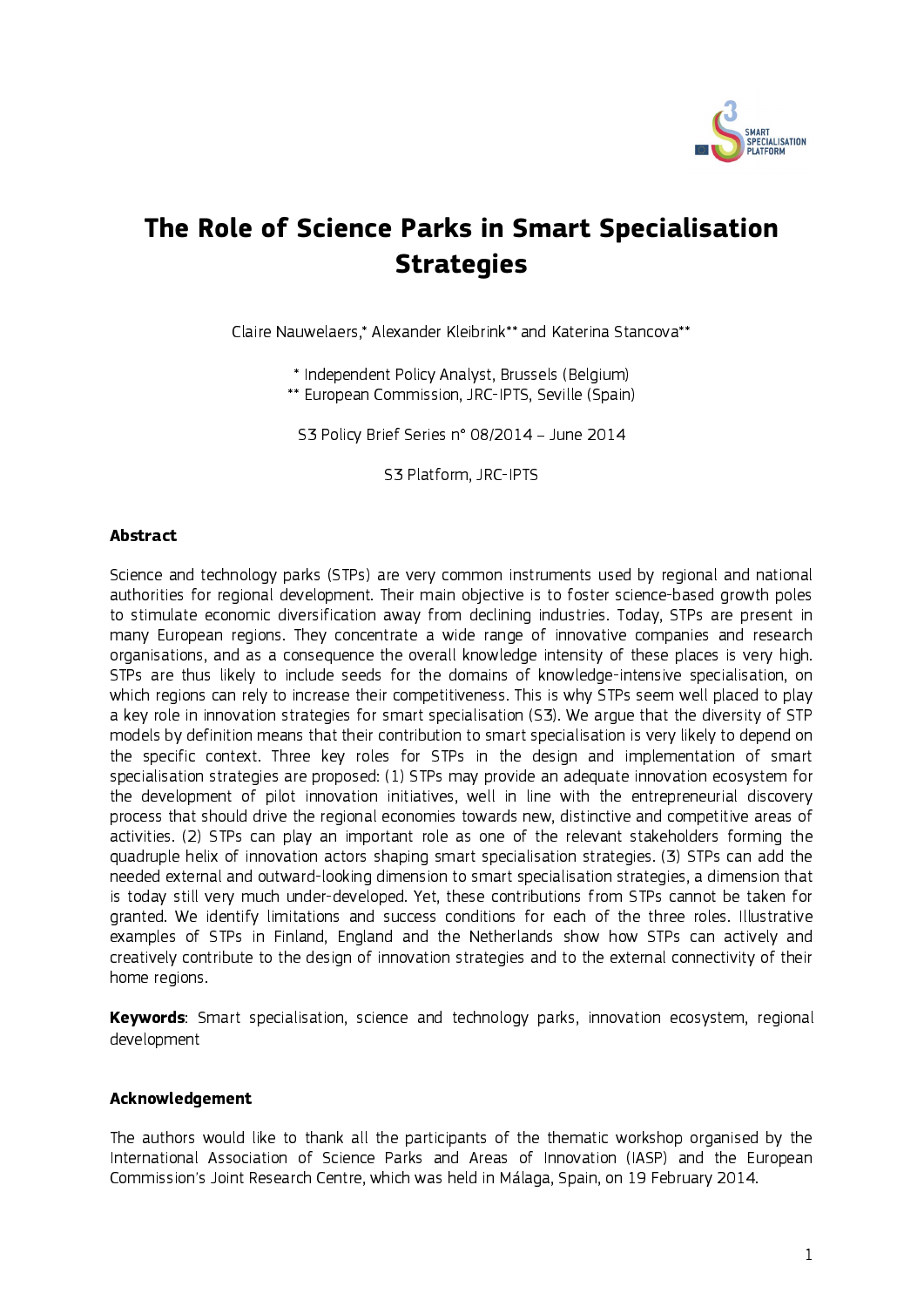#### 1. Introduction

Science and technology parks (STPs) are very common instruments used by regional and national authorities to boost their knowledge-intensive development. They have been established already in the 1950s in the US, with the initial aim to foster the commercialisation of university research. Subsequently, STPs in many countries have been integrated in the portfolio of regional development tools by regional planners, keen to follow the models of Silicon Valley and the Stanford Industrial Park (Saxenian 1996). Their objective was to boost regional development around science-based growth poles and to stimulate economic diversification away from declining industries. In response to these regional development goals, European Cohesion Funds have been called to support the establishment or the development of STPs. National initiatives have also supported STPs, with the aim to attract inward investment and create development poles either in central urban areas or as a mean to establish development poles in regions.

Today, STPs are present in many European regions: they concentrate a wide range of innovative companies and research organisations, and as a consequence the overall knowledge intensity of these places is very high. STPs are thus likely to include seeds for the domains of knowledgeintensive specialisation, on which regions can rely to increase their competitiveness. This is why STPs seem well placed to play a key role in innovation strategies for smart specialisation (S3), in particular with regard to the transformative goal of S3.

But what could this role of STPs consist of? And what are the challenges faced by STPs willing to bring their contribution to – and benefit from – smart specialisation strategies? This policy brief provides responses to these questions based on the exploitation of existing knowledge with respect to the role of STPs in regional development. Section 2 starts by highlighting the diversity of STP models: this suggests that there might be different answers to the question of the role of STPs in smart specialisation, as some models might better fit S3 objectives than others. We then discuss<br>the findings from empirical research about the success factors for STPs in influencing regional<br>development paths, and links the findings from empirical research about the success factors for STPs in influencing regional development paths, and links this to the various STP models. In section 3, the discussion starts with the specific challenges of S3 and relates these to the understanding of STPs' role in knowledgeintensive regional development.

Three key roles for Science Parks in the design and implementation of smart specialisation strategies are proposed:

1. STPs may provide an adequate innovation ecosystem for the development of pilot innovation initiatives, well in line with the entrepreneurial discovery process that should drive the regional economies towards new, distinctive and competitive areas of activities.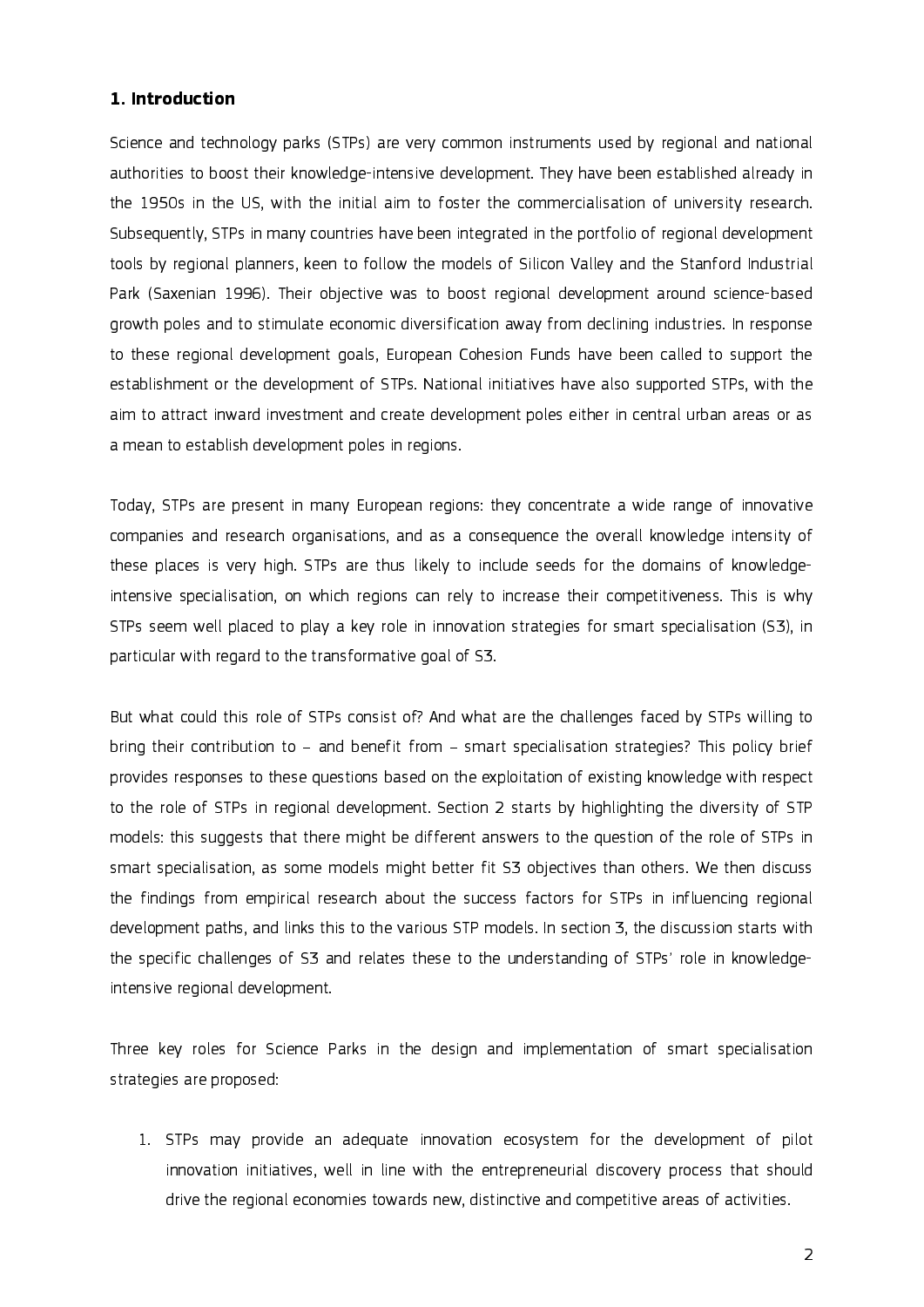- 2. STPs can play an important role as one of the relevant stakeholders forming the quadruple helix of innovation actors shaping smart specialisation strategies.
- 3. STPs can add the needed external and outward-looking dimension to smart specialisation strategies, a dimension that is today still very much under-developed.

These contributions from STPs cannot be taken for granted though. We identify limitations and success conditions for each of the three roles. Illustrative examples of STPs are provided in Section 4. The concluding section spells out a new agenda for STPs, in view of making the most of their potential contributions to smart specialisation strategies across European regions and states.

#### 2. The role of Science Parks in regional innovation strategies

#### 2.1. The S3 concept

Smart specialisation builds on national and regional assets, strengths and potentials, and focuses on a limited number of priorities to stimulate growth. Smart specialisation is not limited to only areas of research and innovation, but also aims at non-science innovation such as social innovation, innovation in the public sector, innovation in creative industries and service innovation. The very aim of smart specialisation is to promote job creation, for example by stimulating entrepreneurship and collaboration between education and research institutions and private sector. It is meant to meet the challenges identified in the Innovation Union by promoting partnerships within quadruple helix arrangements (public entities – knowledge institutions – businesses – civil society), as well as to address grand societal challenges such as aging society, social inclusion, environment and climate change.

Innovation strategies for smart specialisation are integrated, place-based economic transformation agendas. S3 is a dynamic and evolutionary process grounded in an entrepreneurial discovery process where governments facilitate and orchestrate discussions with partners across quadruple helix. In fact, S3 requires all stakeholders located in the territory being engaged in the preparation and implementation of the strategy. S3 thus offers a great opportunity, yet responsibility for STPs to shape the future of their home region or country.

#### 2.2. The STP concept

Given the long history of STPs, it is not surprising that the concept has given birth to a diversity of different models. Differences stem from their origins, driving forces and national/regional contexts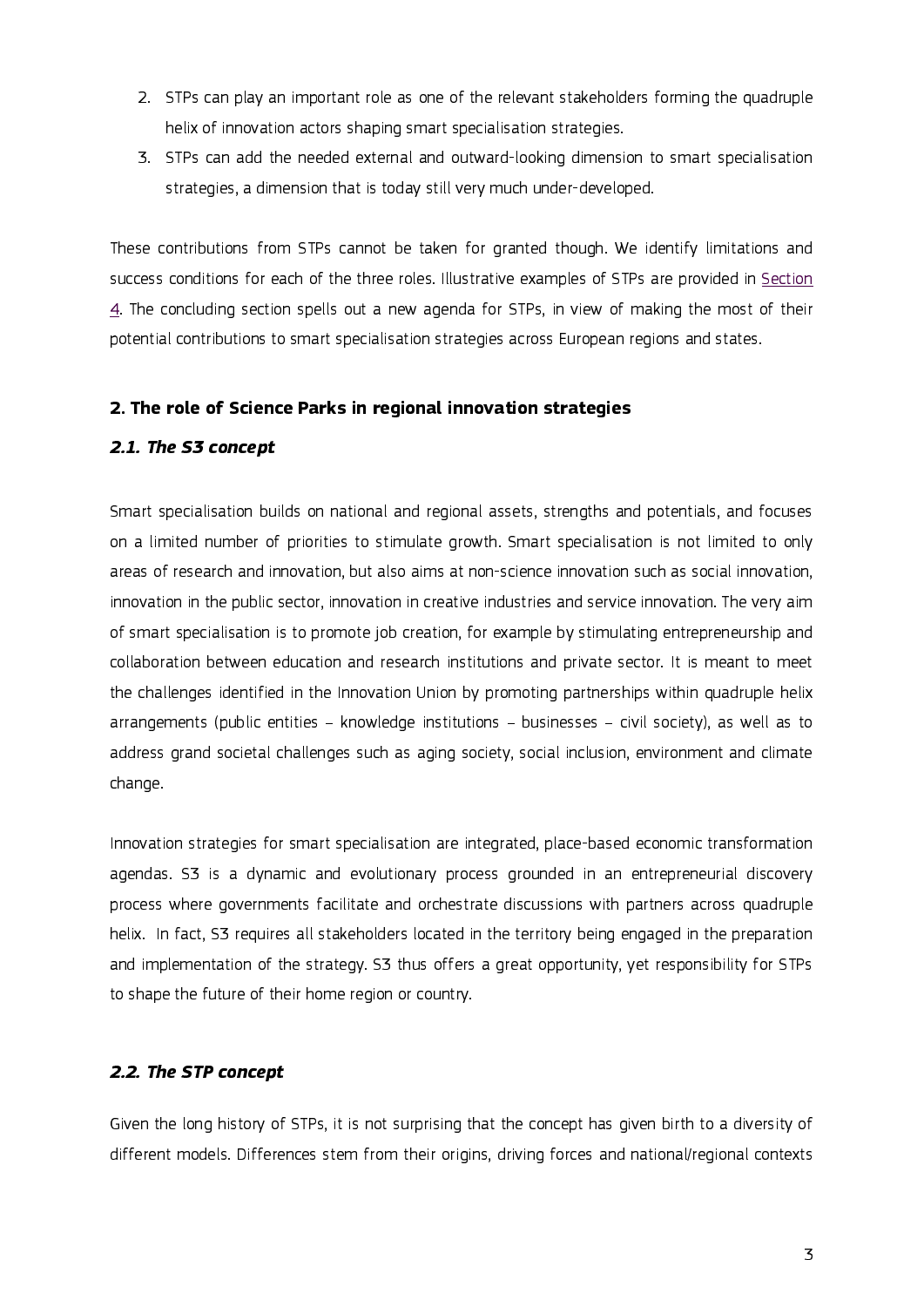in which they have been established. The core elements of the concept are encapsulated in the definition adopted by the International Association of Science Parks and Areas of Innovation (IASP):

A Science Park is an organisation managed by specialised professionals, whose main aim is to increase the wealth of its community by promoting the culture of innovation and the competitiveness of its associated businesses and knowledge-based institutions. To enable these goals to be met, a Science Park: stimulates and manages the flow of knowledge and technology amongst universities, R&D institutions, companies and markets; facilitates the creation and growth of innovation-based companies through incubation and spin-off processes; and provides other value-added services together with high quality space and facilities.

From this definition, we can infer five key elements that characterise STPs:

- 1. A localised economic development goal;
- 2. A focus on fostering science-industry relationships;
- 3. A priority placed on innovative and technology-based activities;
- 4. The provision of value-added services to companies;
- 5. A property-based initiative.

The difference in priority amongst these elements in Science Parks design and operation generates a wide diversity in Science Park models:

- Some STPs concentrate on property management, while others have developed a wide range of professionalised 'soft' business support services;
- **Depending on their funding model, some STPs may prioritise the commercial viability of the** property, possibly using less strict criteria for accepting firms, while others put a higher premium on high technology and potential for knowledge exchange with tenants;
- **Partly due to their history but also in line with the environment in which they are located, a** number of STPs connect mostly to global actors with few relationships with their regional environment, while others are key regional players with their tenants being deeply embedded in the regional innovation ecosystem;
- The presence or absence of a top level research institution or university at the core of an STP, and the strategies pursued by these institutions in terms of their third mission (service to society), influence the nature and depth of science- and research-driven relationships within STPs;
- Finally and most importantly, depending on the thickness of the regional innovation support environment, some STPs serve as central innovation agencies in their regions, while others are just one instrument amongst many others that are available in a territory for the support of knowledge-intensive development.

This diversity in models generated by these differences in STP strategies, combined with differences in size, nature of tenants and funding models, has to be taken into account when discussing the role of STPs in regional development as a whole and in S3 in particular.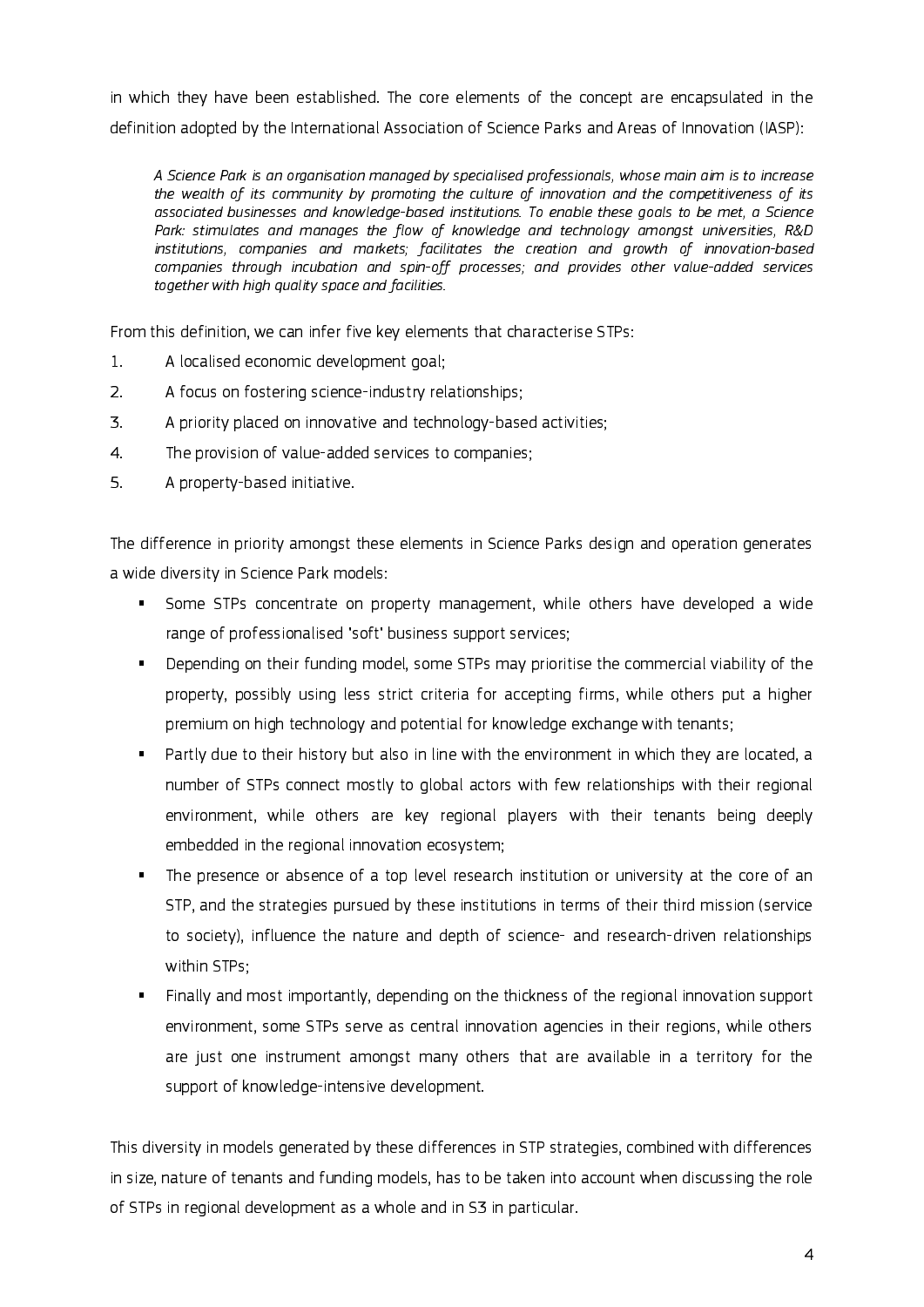#### 2.3. Science Parks' role in knowledge-intensive regional development

The role of STPs in regional development can be discussed according to two different approaches, a linear or an interactive one (Table 1). The linear view sees STPs mainly as instruments of technology transfer, emphasising their role in supporting research-based commercialisation. In this understanding, the role of STPs is mainly to act as facilitators in these exchanges, as a bridge from knowledge sources to recipients. To this aim, STPs offer place-based transfer services addressing the gap between the business and scientific communities.

In contrast, in an innovation ecosystem view on STPs (interactive approach) the overall innovation environment plays a key role in the operation of STPs. Here, STPs are seen as nodes in wider networks of actors supporting innovative business development. Technology transfer is only one of the ingredients of successful innovation, and the knowledge exchanges take a multi-dimensional character rather than a science-to-business line. The aim of STPs broadens to a mission of supporting innovation co-creation. An interactive vision of STPs, thus, reflects a much broader role for this instrument in regional development.

| Linear view on STPs as<br><b>BRIDGES</b> | Interactive view on STPs as<br><b>CLUSTERS OF COMPETENCES</b> |
|------------------------------------------|---------------------------------------------------------------|
| Technology transfer                      | Dialogue creation                                             |
| From source to recipient                 | Multilateral exchanges                                        |
| A specific place                         | A node in a system                                            |
| Focused support                          | Multiple support                                              |
| Material support                         | Learning support                                              |
| In-house support                         | Clearing house                                                |
| Technology gap                           | and managerial gap                                            |

Table 1: Linear versus interactive view on STPs

Source: Nauwelaers 2009a.

Any assessment of the actual success of STPs on the development of their environment is obscured by the lack of consensus on these expected benefits. Typically, universities would expect an impact in research commercialisation; private investors seek return on investments in commercial premises; while regional authorities will look for wider regional development effects such as new companies and new jobs created as well as various other spill-over effects on their economic activities. It is generally acknowledged that the main benefits of STPs are found in the following areas (European Commission 2008):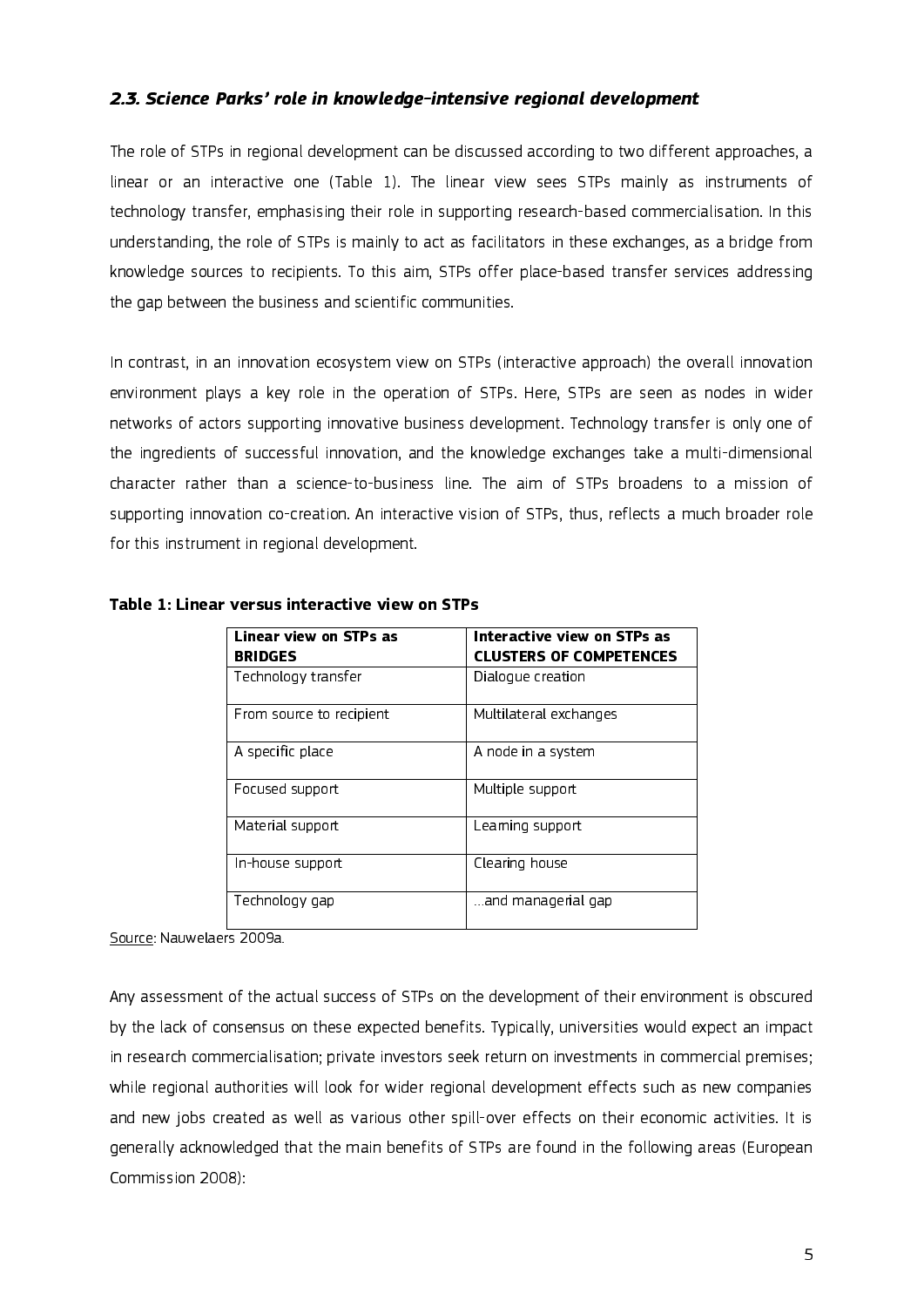- **Increased place visibility and attractiveness, conferring a high-tech image to the region** where STPs are located. This improved image can play an important role for attracting talent and investors, and for creating good conditions for accessing a pool of high-skilled talents;
- Provision of adequate infrastructure (incl. information and communication technologies) for research- and technology-intensive businesses, which can be shared with public research organisations and universities located in the STP;
- Provision of a range of tailored business support services targeting specific categories of firms and high-tech businesses. Theme-oriented STPs (on ICT, life science, etc.) may have more opportunities for developing specialised services (IPR, management support, technology brokering, etc.) and for attracting a critical mass of professionals specialised in these areas.

The creation of a stimulating milieu for the informal exchange of tacit knowledge amongst firms, and between firms and research organisations, which contribute to high levels of social capital, is another alleged benefit from STPs. In theory, being located in an STP populated with knowledgeintensive actors from different sectors and technology fields, provides great opportunities for innovative combinations and cross-innovation. This type of qualitative effects is, however, much less straightforward to demonstrate than those previously stated. Several studies have had disappointing conclusions on the intensity of the internal networking effects of milieus in STPs. A review of the vast literature dealing with impacts of STPs on their environment is largely inconclusive (OECD 2011):

- Some studies find that the correlation between STP presence and intensity of high-tech development is due to third factors, such as urban density;
- The additionality of STPs is also questioned, since they may gather high-tech businesses that are present in a region anyhow rather than provide new conditions for their development. STPs may be a reflection of the quality of the innovation environment rather than a factor in itself driving innovation. Tautological results are also frequently found in studies that underline the fact that STPs are more successful in more advanced regional environments;
- Studies that have found a correlation between the high performance of firms and their location in STPs have often restrained from claiming that STPs increase innovation performance. A selection bias is likely to explain the difference of performance between onand off-park companies. Some studies have also found little difference in firm performance and survival rates between matched pairs of firms on- and off-parks.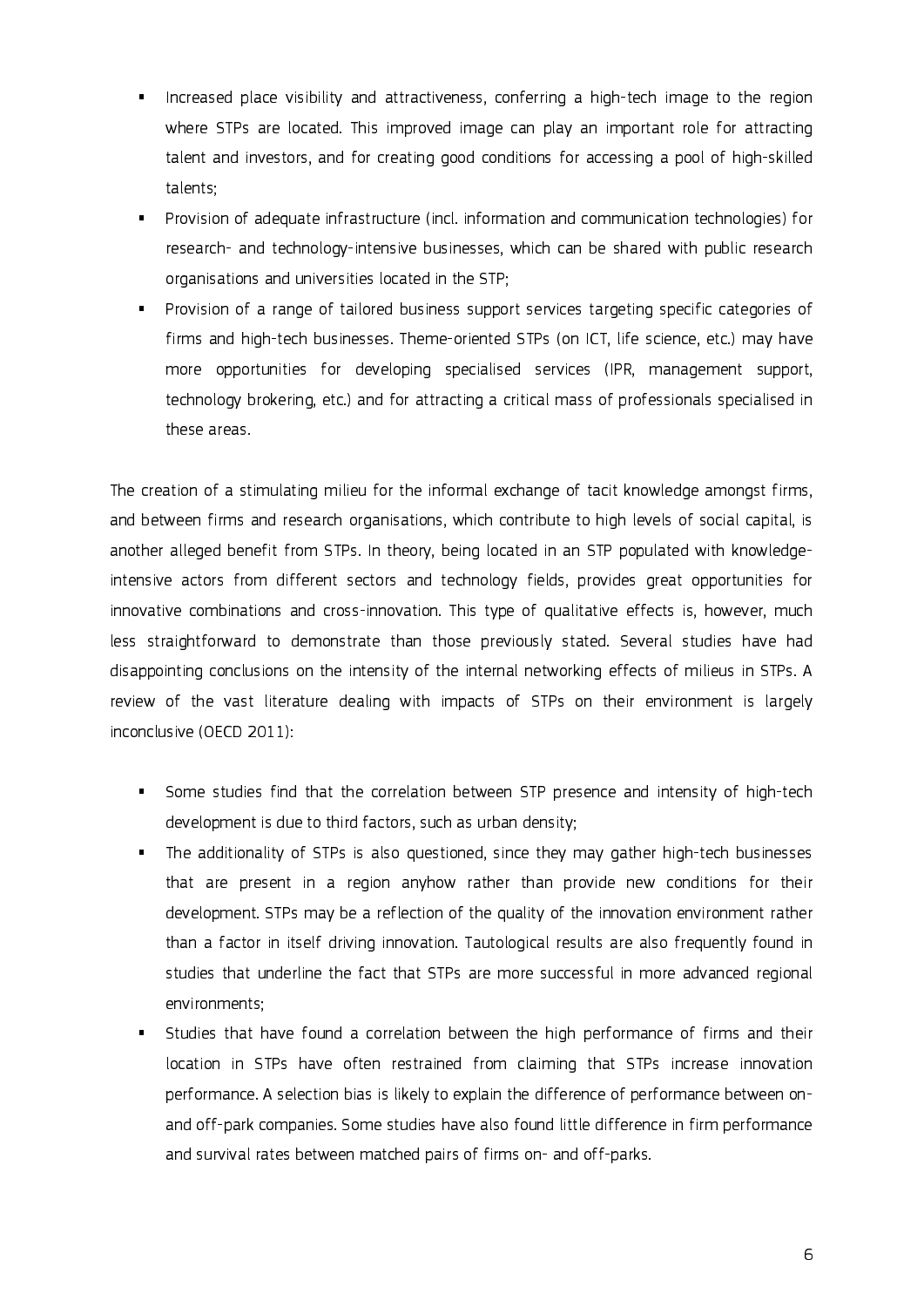We can conclude that STPs, while providing a favourable and potentially fertile environment for innovative firms, are not automatically generating such positive impacts on regional development.

Recent research has put in evidence a main overall success factor for STPs to play an important additional role in regional development: their tight integration in the regional ecosystem and close interaction with, and complementarity to, regional innovation support policy. This is well in line with the interactive model depicted above, in contrast with the narrower linear model of STPs. As expressed by Rowe (2013), a new model for STPs seeking to foster an innovation agenda benefitting their regional environment is visible when they:

- Are seen as an integral part of the local innovation ecosystem that understand and work with it and also design and deliver programmes that reduce weaknesses in the innovation ecosystem. STPs may also create collaboration spaces to bring innovation actors together and act as host to the programmes of other actors as a means for increasing the visibility of the entire innovation ecosystem.

- Engage with the private sector to secure capital for development as the park proves they can attract inward investment (both national and international) and / or the park stimulates new innovation-led business activity in other ways, often involving partners in the process. Where the demand from new technology businesses in a locality is already strong the private sector may well take the initiative alone in creating an STP.

It follows from this view that STPs can play an effective role in regional development when they are part of a policy mix for regional innovation, including other elements necessary for innovation support such as: funding programmes for collaborative research (thematic or not); mobility schemes; various types of support for entrepreneurship and the creation of new technology-based firms; venture capital and other types of funding sources for knowledge-intensive business; etc.

Other important success conditions are rather internal to STPs and concern the strategy of the STP management and their main tenants:

- The provision of "integrated policy mixes", offering more effective support for innovation; coupling real estate services with innovation support in broader sense is a strategy that is more effective than the provision of fragmented support (Nauwelaers et al. 2009b).
- The role of a professional management team cannot be under-emphasised as a success condition for the role of STPs in promoting knowledge-intensive growth. The development of a strategic vision is central to this role, since it solves tensions between conflicting objectives and helps to adapt all services to one unified vision.
- **The connection to other off-site actors and the presence of an internationalisation strategy** is more and more recognised as a key element for STPs and their role in innovation support, while in the past most attention was traditionally paid to internal on-park interactions.

<sup>-</sup> Balance the need for short-term financial returns to secure sustainability against the opportunity to accelerate innovation-led business and economic growth. Where the public sector is involved in an STP, the subsidies and grants they provide serve as 'patient money' allowing the STP time to secure its economic development objectives as well as financial sustainability.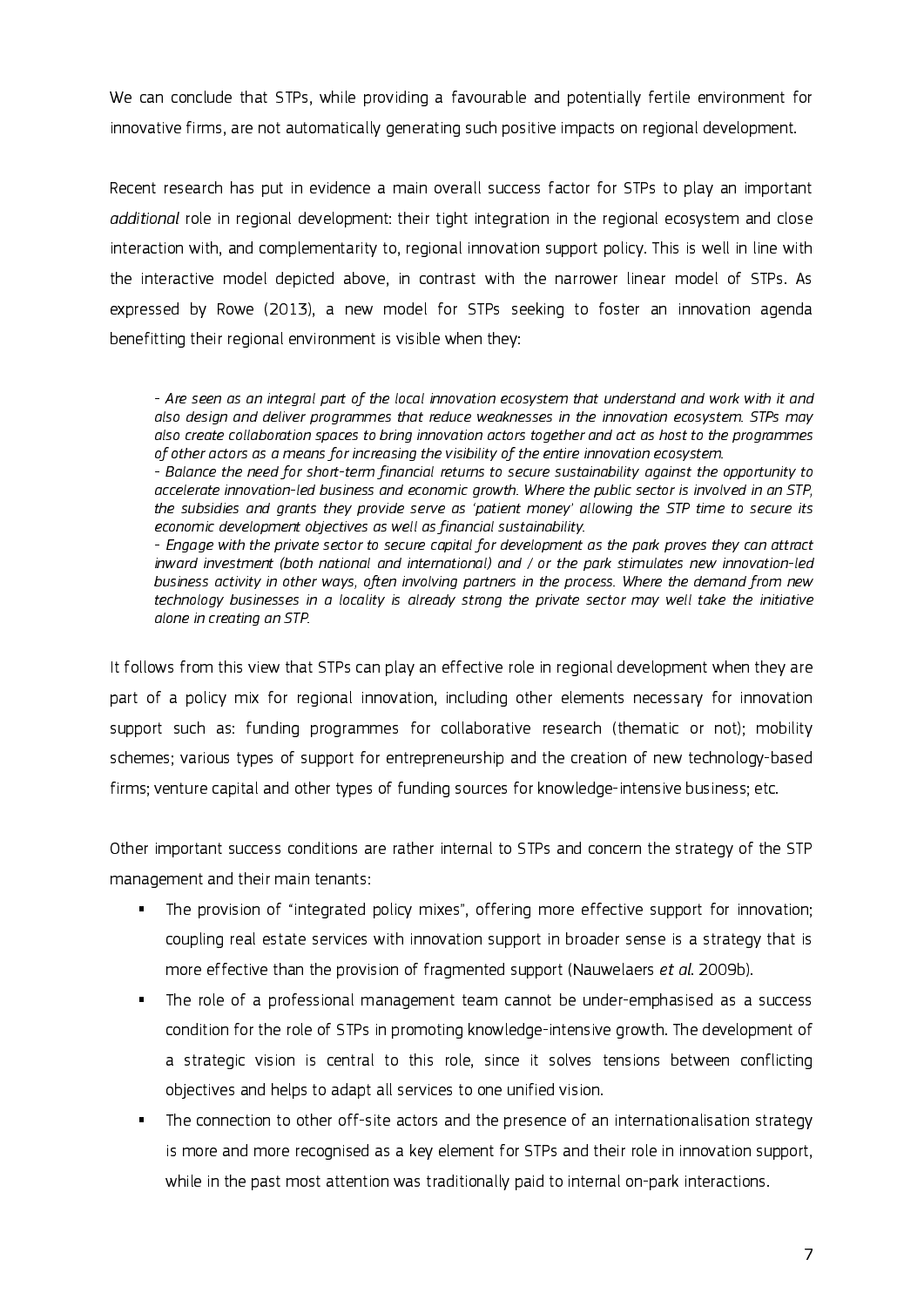- Since higher education institutions and public research organisations are frequently present in STPs, the contribution of these actors needs also to be maximised: the role they want to play and their strategies in terms of their 'third mission' is a key factor in leveraging the potential of public research assets (people, infrastructures, networks) for the wider benefit of STP tenants and the surrounding environment.
- Similarly, large firms located in STPs might pursue open innovation strategies which are conducive to the development of fruitful in- and off-park interactions. Multinational companies which are footloose provide a much weaker asset for turning an STP into an effective regional development tool.

#### 3. STPs' role in smart specialisation

In the previous section, we argued that STPs can play a positive role in fostering localised knowledge-intensive growth, when they are embedded in their regional (policy) environment and develop their strategies with this goal in mind. In the current period of EU funding for regional development and innovation until 2020, new development policies will evolve following the smart specialisation concept. National and regional authorities across Europe are now required to design innovation strategies for smart specialisation to ensure an effective use of regional development funds. S3 makes strategic innovation a core element of regional development policy. It is a novel ex-ante conditionality that requires policy-makers to design evidence-based innovation strategies focusing on a limited number of innovation priorities and informed by a broad and continuous involvement of stakeholders. Continuous policy learning and an "entrepreneurial discovery process" with all relevant stakeholders are important elements of this legal requirement for the use of European Regional Development Funds. How can STPs address these specific S3 challenges? The potential role for STPs in feeding smart specialisation appears clearly when considering the current bottlenecks faced by regional policy-makers in charge of developing this new generation of territorially based innovation policies.

Three proposals for this role are developed below, and discussed in the following sub-sections. The first and most obvious bottleneck in S3 relates to the prioritisation of those domains of activity that are likely to create the basis for future regional development. How to detect those fields in a bottom-up fashion, relying on an entrepreneurial discovery process that is mostly driven by companies but also nurtured by the contributions of knowledge institutions and other regional actors? Our argument here is that STPs of a "new generation" could serve as ecosystems for experimentation and demonstration of innovation pilots, thus contributing to the S3 entrepreneurial discovery process (see Section 3.1.). This is a potential role for STPs which meet the success conditions listed above by concentrating knowledge actors and their external connections.

8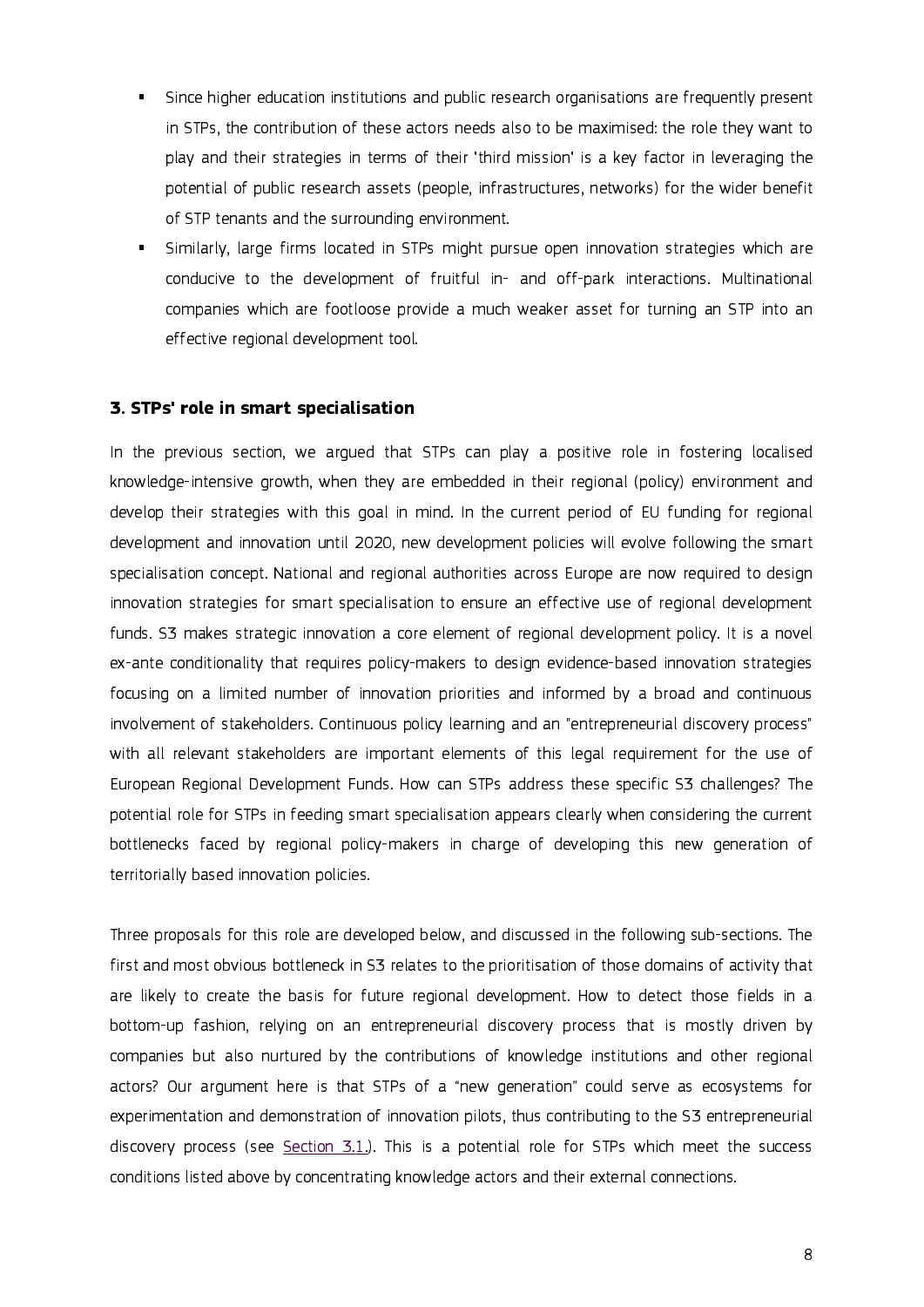The second challenge for S3 is the engagement of a wide range of stakeholders, both at the design and implementation stage of the strategy. This is needed to secure the endorsement of the priorities by the main innovation actors and an adequate delivery of policies in line with the S3 priorities. This is why we argue that STPs have the potential to be key actors in the regional quadruple helix for smart specialisation (see Section 3.2).

The third, and less widely acknowledged challenge for S3, is to develop the external dimension of the strategy. When priority fields are defined for regional innovation, regional actors need to assess their position in European and international value chains and to identify complementarities with external actors outside their region and country. This requires taking strategic lines of actions to connect to these outside actors and networks, as well as to support the building of regional actors' absorptive capacity. Today, regional development strategies are too much inward-looking. Our final argument is that STPs can help opening up S3 thanks to their own external networks. We discuss this aspect in greater depth in Section 3.3.

#### 3.1. STPs as ecosystems for experimentation and demonstration of innovation pilots

Smart specialisation in a region is not about picking "winning sectors". It is rather about fostering the identification of new, original and distinctive areas of activities, which have the potential to transform the economy of a region. What becomes important here is the capacity of innovation actors to identify new business opportunities, tapping on their core competences and combining them with other skills and knowledge inputs, to create such new combinations. In this process, proximity can play an important role in facilitating exchange of tacit knowledge through face-toface interactions.

STPs are characterised by an important concentration of knowledge-intensive activities and by the availability of a variety of high-level skills. This is a fertile ground for developing experimental innovation-oriented initiatives. However, this will only happen if (1) internal connectivity is high and if there is a favourable ecosystem in the STP facilitating the creation of new, unexpected combinations leading to innovation, and (2) the STP ecosystem is well embedded in the wider regional ecosystem, where other skills and resources can be accessed.

This role of STPs is even more demanding in the context of S3: new and distinctive, regionallybased competitive activities are often likely to be found at the intersection of sectors and clusters, rather than within traditional sectors. In this understanding, STPs are promoters of "related diversification", an aspect that needs increased attention: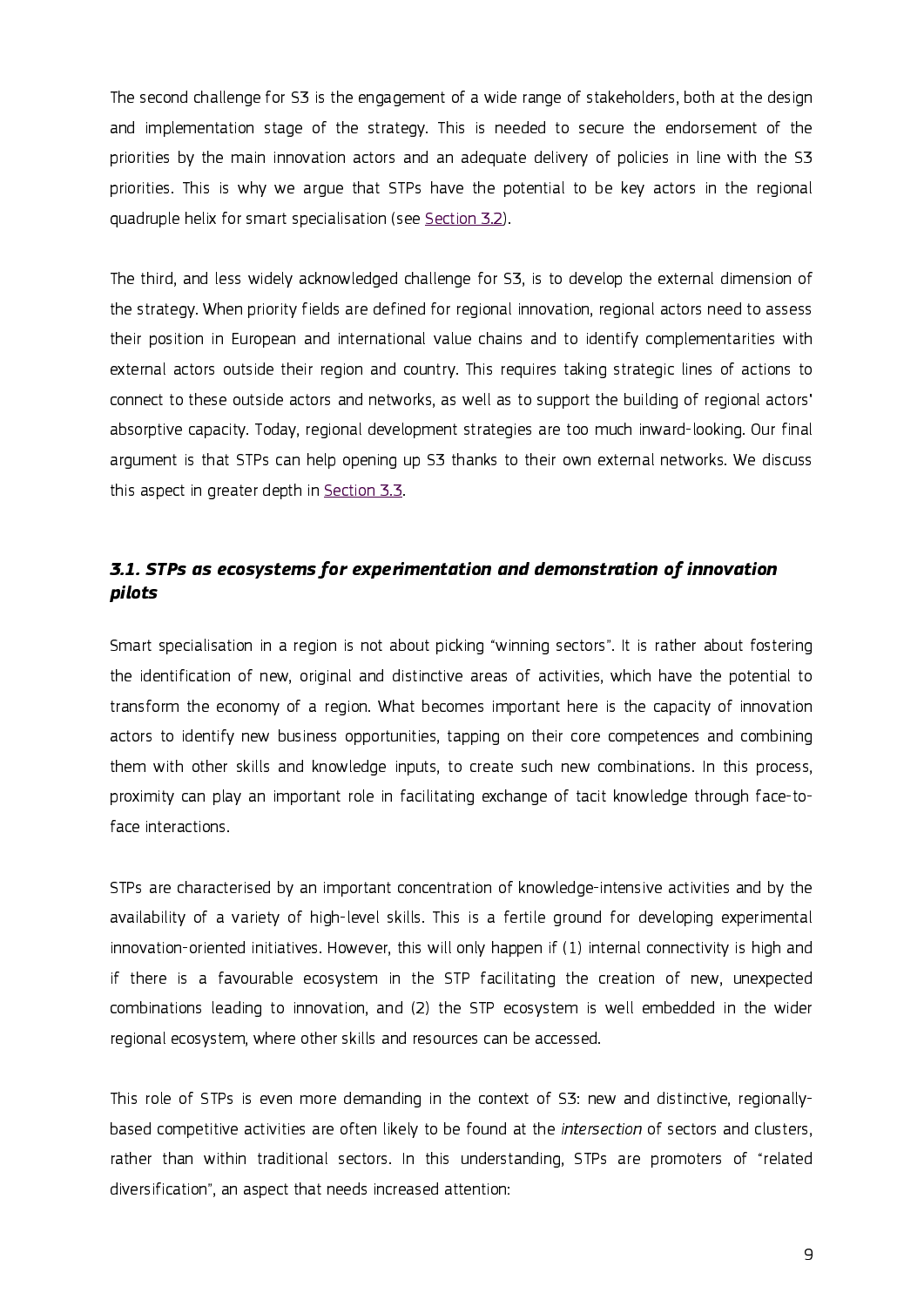- Services provided by the STPs need to be well-tuned to the needs of existing clusters, but also to those of "informal clusters", i.e. groupings of companies according to various types of interests, also outside of their traditional lines of activities.
- Traditional clusters might indeed not be the adequate target audience for STP services, if they do not promote cross-cluster innovation. Cross-cluster innovation and the creation of new activities across sectoral silos is a central element of smart specialisation.
- Practice-based innovation needs to receive new attention, in addition to the more traditional "technology push"-types of service activities delivered by STPs.
- On-park innovation pilots, exploiting combinations of tenants' (and other actors') assets are good testimonies of the success of a Park's strategy. But attention should be paid to the scalability of the pilots, in view of their contribution to regional growth.

STPs' challenges in becoming such fertile ecosystems are manifold, but two issues stand out:

- Funding: engineering a variety of EU, national and regional funding sources and from various policy domains (research, business development, environment, land planning, etc.) is needed to support innovation in an integrative way. Beyond the public funding question, a high share of private investment in services and operation of STPs is the best guarantee for success. And the new role of STPs places an increased focus on the need for 'patient capital' to support new, risky endeavours;
- **Talent: the main fuel for the knowledge ecosystem in and around a STP is human resources,** in the form of a skilled, adaptable and mobile workforce. Talent attraction and retention may well be the most important new strategic direction for new STP models in line with a new generation of regional innovation policies.

#### 3.2. STPs as key actors in the regional quadruple helix for smart specialisation

Embedding a wide range of regional stakeholders is a key success factor of smart specialisation strategies. Reaching companies is often the main hurdle in this endeavour, because they are not easily mobilised around policy-oriented exercises. Thanks to their close relationship with companies, STPs have the legitimacy to act as an interface in the S3 partnerships, representing the voice of innovative companies. However, maintaining this type of interaction is not an easy job: it requires a high strategic profile, strong legitimacy and credibility from STP managers. And it is also not likely to occur automatically; managers must have a pro-active, constructive attitude in order to make their voice heard in policy-makers circles.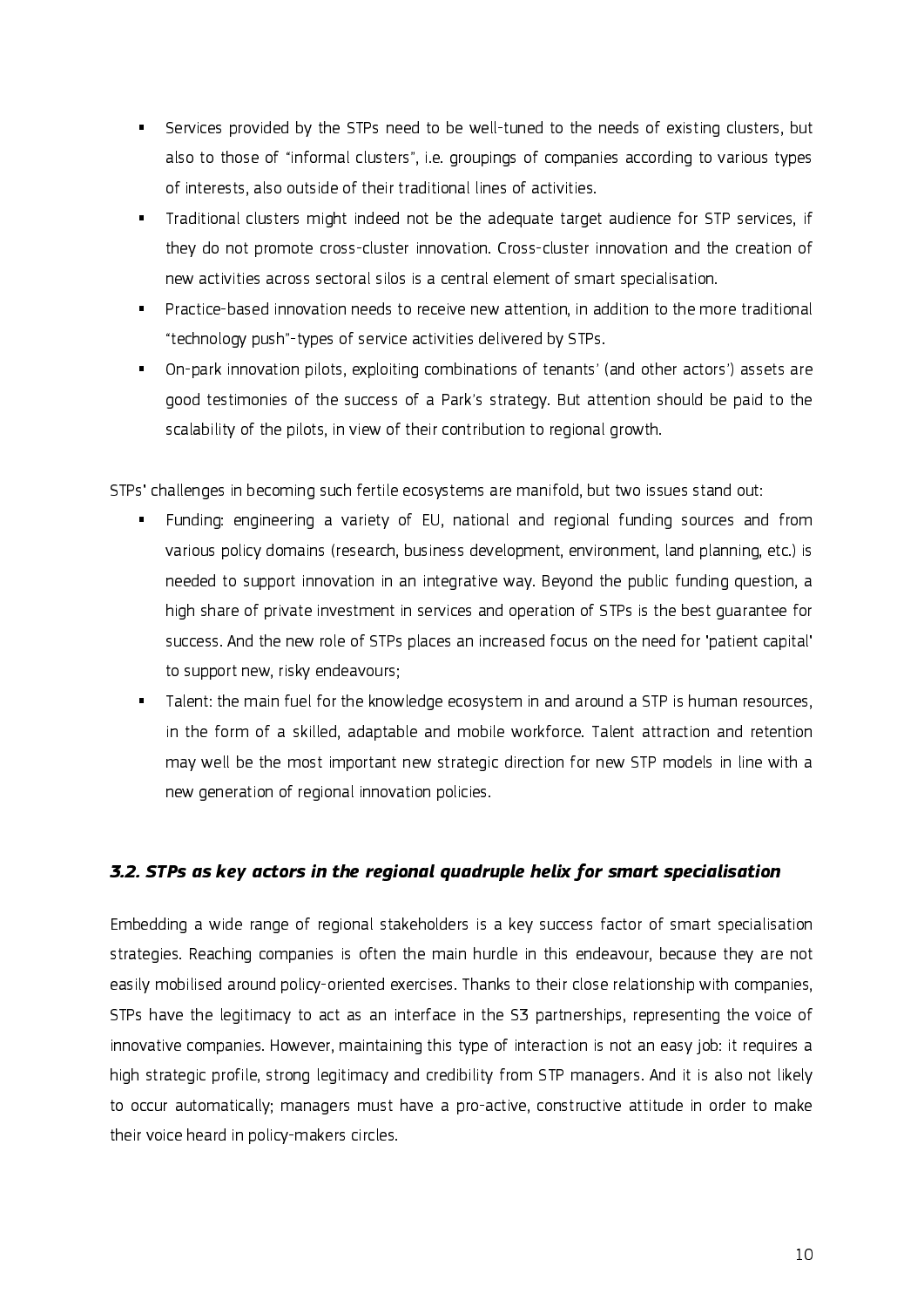Involving stakeholders in S3 processes should, however, not turn into a competition between the "voices" of various regional actors, with those having the strongest voice becoming the winners. Instead, it is an orchestrated exchange of views, in which various regional stakeholders bring in their own contributions, but also undertake a search for new, emerging fields, where critical advantages can be built. STPs are well placed to contribute to these efforts, if they can demonstrate a genuine contribution to the S3 process and content.

To get an impression of the extent to which regional and national innovation priorities being currently developed overlap with the thematic focus of STPs, we provide below an explorative mapping based on currently available data. Figure 1 highlights the strong variation in the overlap between STP's thematic focus (which economic sectors they cover) and the S3 innovation priorities identified by policy-makers, which can be economic sectors or more specific activities involving cross-innovation. If STPs focus on relevant and (potentially) strong economic sectors for any given region or country, then STPs should be an important *interlocuteur* for policy-makers. A very low extent of overlap would then indicate that the STP's voice was not heard by policy-makers, or that their specialisation does not fit with the future-oriented S3 choices, and hence their thematic focus is not reflected in the selected innovation priorities. At the same time, STP managers should engage with other stakeholders and with the relevant policy-makers to make sure that promising innovation activities and priorities are included in the official innovation strategies.



Figure 1: STP overlap with regional/national priorities (n=32)

Source: Own elaboration based on the results of an IASP member survey of STPs' thematic industry focus and the Eye@RIS3 database on the S3 priorities being developed by EU regions and member states (http://s3platform.jrc.ec.europa.eu/eye-ris3). The categories are based on NACE codes. A value of 0 indicates no overlap in the respective region/country, whereas 1 indicates a full overlap between the S3 priorities on the one side, and the industry focus of the STPs based in that same region or country on the other. NB: Most S3 priorities are still preliminary and being negotiated until summer 2014, so that the database at this point only reflects the current intentions of regional and national policy-makers.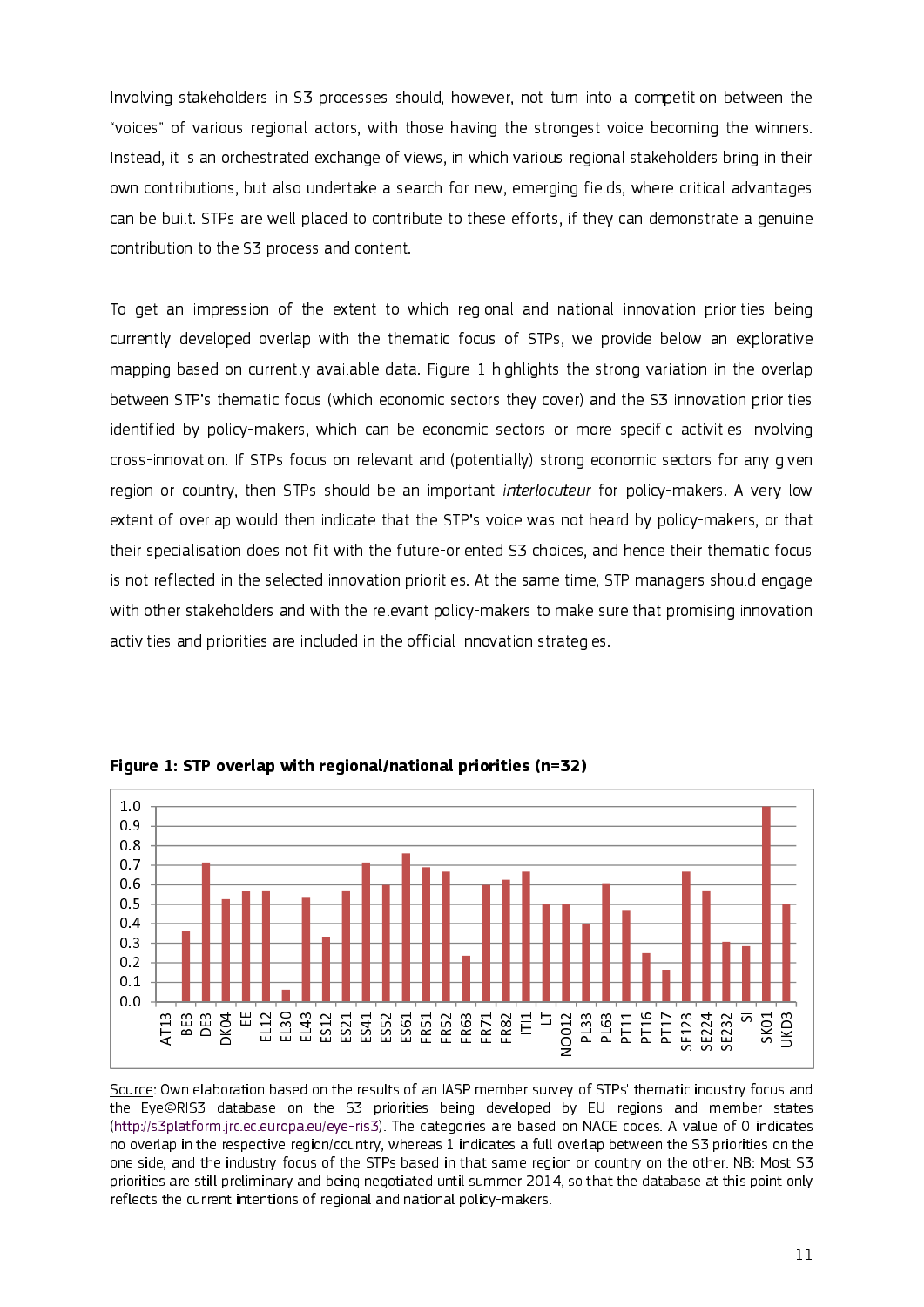Stakeholder involvement in S3 builds on the idea of quadruple helix, which refers to government institutions, universities and research organisations, industry and civil society as key actors in innovation ecosystems (Carayannis and Campbell 2009). The role of STPs in the regional quadruple helix is likely to differ according to three elements:

- Density of the regional innovation ecosystem: in denser ecosystems and/or more developed regions, STPs are more likely to be only one amongst many legitimate stakeholders participating to the S3. At one extreme, STPs may deliver most innovation services<br>themselves, acting like regional innovation agencies, or, at the other extreme, be a small<br>operator within a range of powerful bodies and a themselves, acting like regional innovation agencies, or, at the other extreme, be a small operator within a range of powerful bodies and agencies with whom they need to coordinate. In between the two extremes, STPs can also sometimes take a role of orchestrators of a regional/national network of service providers.
- Scope and scale: smaller STPs may not get a sufficient level of visibility and legitimacy to play an important role in the quadruple helix. In regions where several STPs are present, complementarity and joint efforts are required to enhance their effectiveness.
- **Institutional linkages with regional authorities: when STPs benefit from regional public** funds, either structurally or on a project basis, they are likely to have more direct and more in-depth interactions with regional policy-makers and other constituencies in charge of S3.

### 3.3. External connectivity of STPs: Outward-looking territories and smart specialisation

While countries and regions develop methodologies to explore and understand their own local assets, their strengths and opportunities, they often struggle to strategically identify opportunities for cross-border, transregional and transnational cooperation. One possible step is to analyse and map the situation of the identified national/regional priorities in wider value chains. Transnational and international STP activities should be exploited to link to global networks and connect to foreign partners active in related activities. Thus, STPs should play a proactive role in S3 process. They are crucial for the provision of strategic intelligence and the linking of local actors with relevant organisations and firms abroad.

An outward-looking dimension and connectivity are essential features of designing and implementing innovation strategies for smart specialisation. (1) During the S3 design stage, the external networks maintained by STP stakeholders can be activated to feed into smart specialisation strategies and help define those areas of specialisation to be targeted as regional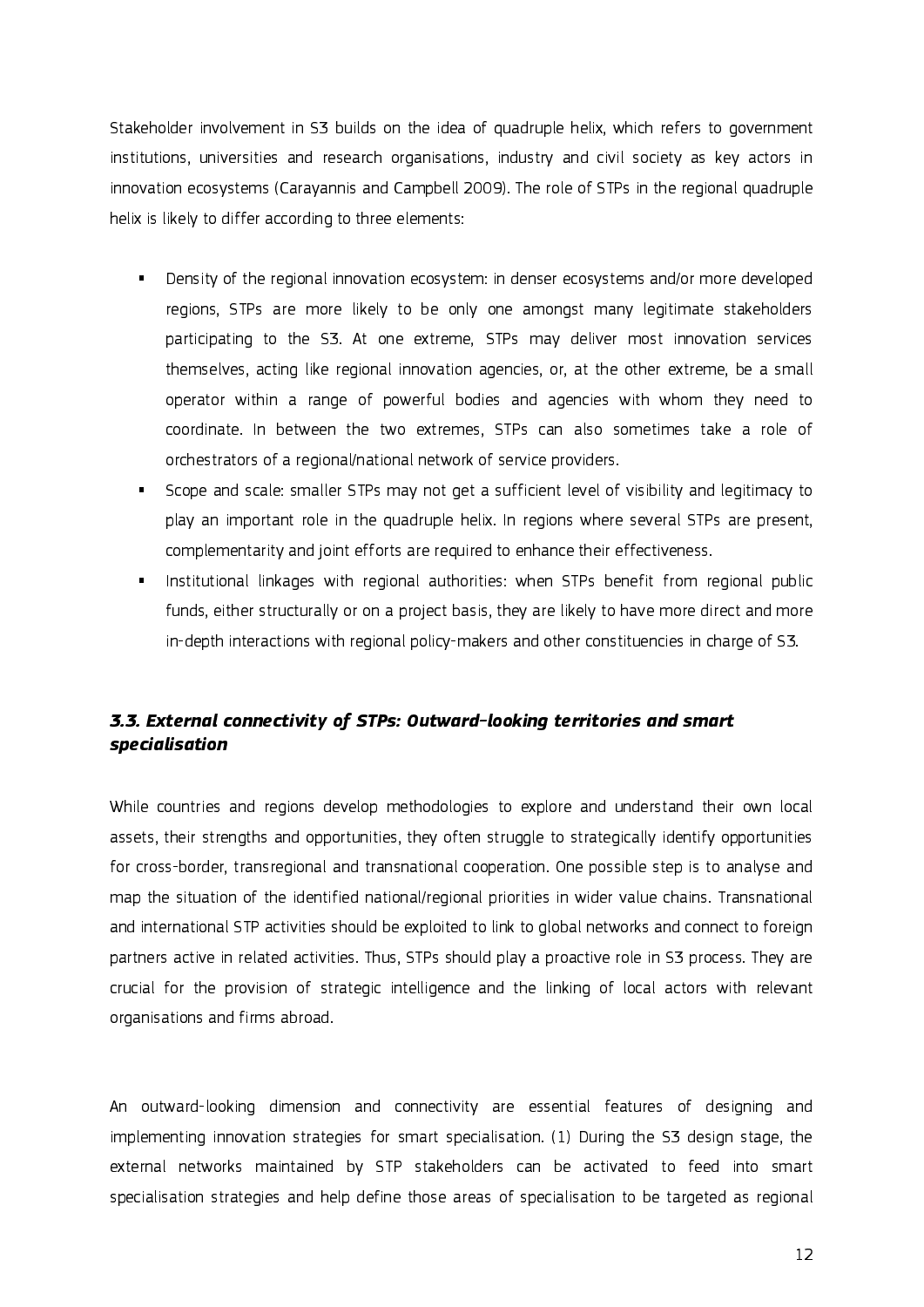priorities; an STP network can also provide access to experts in international innovation strategies and activities. (2) During the S3 implementation stage, communities of actors in STPs can act as living labs for developing innovative products or services, and these need to be open and well connected to external sources of ideas and knowledge. Such open living labs can constitute a core element for the implementation of smart specialisation strategies and inform a continuous entrepreneurial discovery process.

At the same time, interconnectivity is essential for STPs for a number of reasons. (1) Networks provide an access to resources including financial resources, human capital and knowledge. Since STPs support their associated stakeholders by ensuring a highly innovative environment, business opportunities and favourable working conditions, access to these network resources can add substantial value. STPs also have to attract resources from the outside, and this is significantly facilitated by their networks and external partners. Thus, the existence of networks and collaborative partnerships is crucial to ensure access to necessary resources for R&I activities. As STPs connect to other science parks and partners in EU countries and worldwide, they could be even more encouraged to explore their collaboration opportunities in the regions and (neighbouring) countries, e.g. by connecting to existing clusters across borders, using international innovation vouchers or promoting joint participation in R&I programmes and schemes. (2) STPs seek to increase their firms' and stakeholders' access to markets. This, of course, requires solid knowledge of these markets and the opportunities elsewhere. (3) STPs advocate and lobby for their partner stakeholders. The impact of these activities is higher when they are made through international networks and in coalition with international partners.

In sum, STPs with a sound internationalisation strategy can act as bridging agents with targeted actors outside their host region, helping to embed regional actors in wider networks and value chains. Regional, national and international networks of STPs (including the IASP) have an important role to play in supporting the outward-looking dimension of smart specialisation.

#### 4. Examples of STPs from a smart specialisation perspective

The three cases of STPs presented below are taken from the contributions to the IASP-IPTS workshop that took place on 19 February 2014. $^{\rm 1}$  They illustrate different models and different types of potential STP contribution to S3.

 $^{\rm 1}$  This workshop formed part of the Joint Research Centre's memorandum of understanding with the IASP. The agenda can be found here: http://s3platform.jrc.ec.europa.eu/documents/10157/0/Agenda\_IASP%20JRC%20- %20the\_role\_of\_SP\_in\_S3.pdf.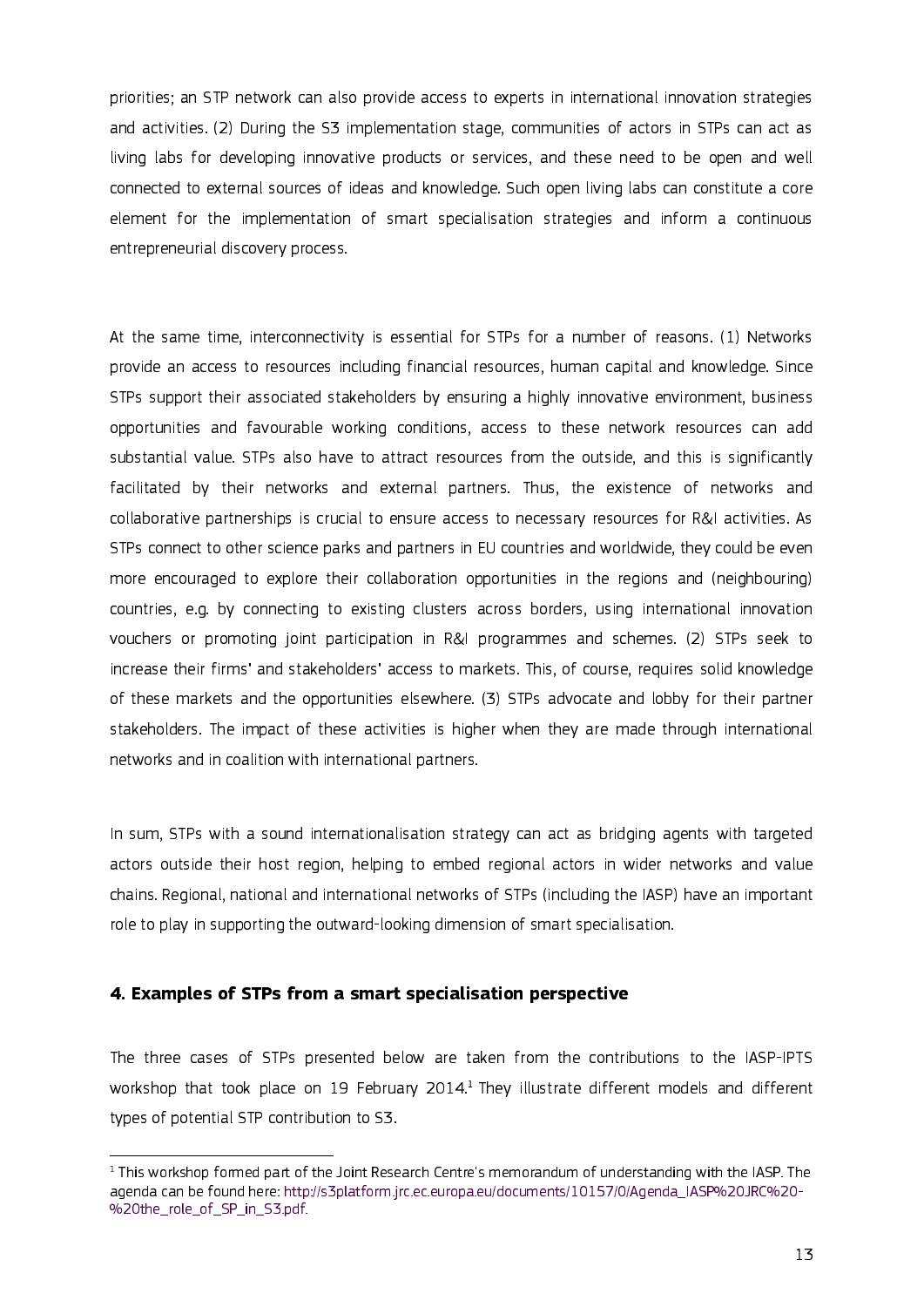#### The Finnish Joensuu Science Park: Taking on a leadership role in smart specialisation

Joensuu is the capital of Finland's easternmost province in North Karelia. It is located close to the Russian border, about 400 km from Finnish capital Helsinki. Joensuu is a centre for trade, culture, education and technology. Three higher education institutions – the North Karelia University of Applied Sciences, the University of Eastern Finland and the HUMAK University of Applied Sciences – are based in Joensuu. The main industry sectors are metal, wood and forestry. Joensuu is the forestry capital of Europe with a stronghold in research, including the European Forest Institute and Joensuu Science Park.

The Joensuu Science Park has been established in 1990 and is part of the Finnish Centre of Expertise programme. It has specialised expertise in nanotechnology, future forestry industry, building technology and energy technology. The main goal is to promote the commercialisation and use of research and new information in the business operations of companies. Joensuu Science Park Expert Services support companies in planning, developing, executing and monitoring strategybased development programmes. To this end, it offers an integrated package of services covering all aspects of innovation.

Due to its central position in the knowledge-intensive economy of the region, the Science Park acts as an orchestrator of regional resources for the definition of a joint vision concerning growth choices and the principles behind them. A strong principle behind the strategy is the identification and stimulation of interfaces and intersections of the technologies and industries selected in the strategy. The Science Park is well placed to engineer such a vision. Thanks to their involvement in the definition of a joint vision and the elaboration of the regional S3 strategy, the organisations involved in the platform created by the Science Park are committed to the choices made and the implementation of the measures. Three strategic domains of activities have been chosen: 1. Forest bio-economy; 2. technology and materials; and 3. creative industry and experiential content production. This priority setting was based on the following criteria: sufficient competence that meets high international standards; current significance to the regional economy; expectations concerning development and growth potential; special attention given to cooperation and interfaces between the focus areas.<br>Fi**gure 2: Strategic fran**<br>.<br>.

#### Figure 2: Strategic framework for the development of the Joensuu region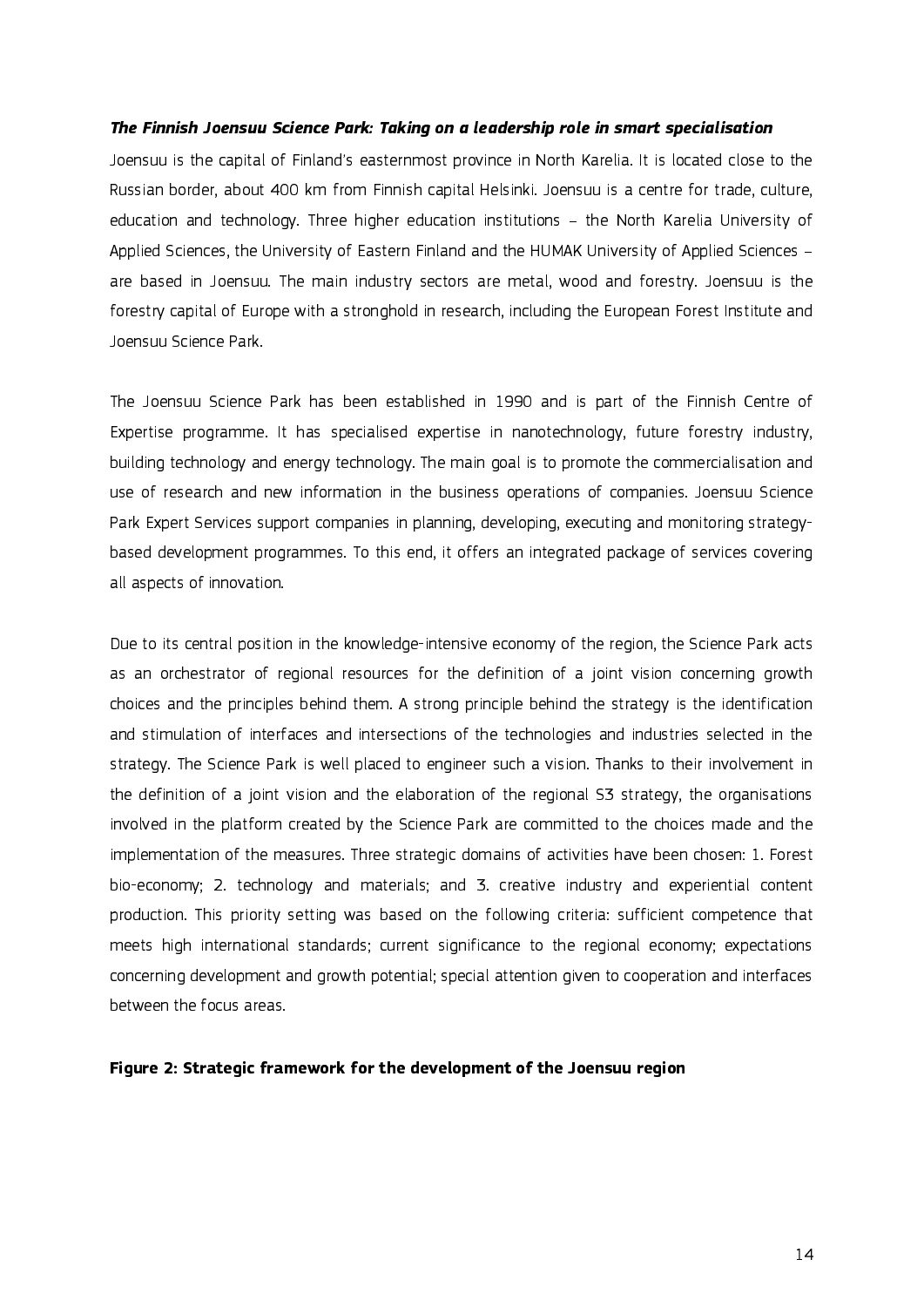

The success of the regional smart specialisation strategy will be assessed according to the following indicators:

- 1. Development of revenue, export and jobs in the businesses operating in the focus areas;
- 2. Number of businesses founded in the focus areas/relocating into the region;
- 3. Amount of education organisations' internal and external funding for research and development in the focus areas & increase in the number of researchers and graduates;
- 4. North Carelia's Centre for Economic Development, Transport and the Environment, and Tekes, the Fiinnish funding agency for innovation: amount of funding granted to the development of the focus areas;
- 5. Joensuu Science Park Ltd. and Josek Ltd., a service provider to companies in the region: investments in the development of the focus areas.

# The UK North East Technology Park (NETPark): One actor in the wider innovation ecosystem

NETPark is located in County Durham in the North East of England. This is a county which has diversified from the declined mining industry towards manufacturing and engineering, which accounts for about 20% of its economic base. The North East of England is home to four universities, including Durham University. Their research covers fields such as nano-technology, bio-<br>science, electronics, chemistry, universities, including Durham University. Their research covers fields such as nano-technology, bioscience, electronics, chemistry, astronomy and engineering. Business Durham is the county's economic development company, delivering the environment for business and economic growth.<br>NETPark is one of Business Durham's integrated portfolio of interventions, along with strategic<br>account management, inward investme NETPark is one of Business Durham's integrated portfolio of interventions, along with strategic account management, inward investment, enterprise and outreach.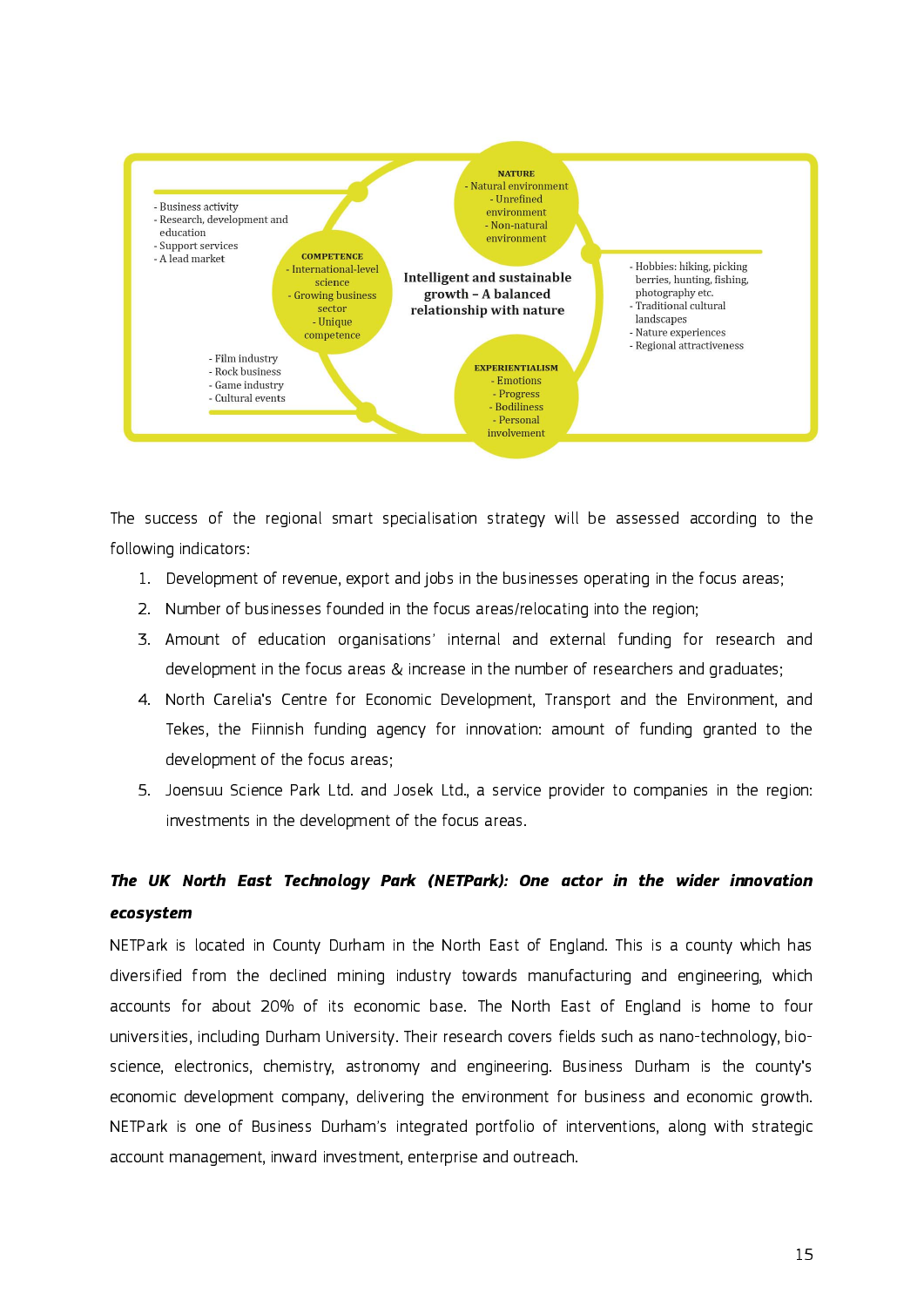The definition of the innovation priorities for NETPark builds on the strengths of Durham University and on the wider existing capabilities in North East England. NETPark focuses on supporting companies that are developing technology and products, particularly printable electronics, microelectronics, photonics and nanotechnology, and their application in the fields of energy, defence, and medical-related technologies. One particularity of NETPark is that it brings its services also to companies and actors which are located outside the park. The set of indicators used to measure the park's success reflects the concern about the impact on the wider regional environment.

| Objective                                                                          |
|------------------------------------------------------------------------------------|
| Increased GVA by occupants in NETPark                                              |
| Increased employment                                                               |
| Increased GVA per head                                                             |
| Increased number of technology based companies in county/region                    |
| Attraction of firms from other parts of the UK and abroad                          |
| Increased exports                                                                  |
| Exploitation of technologies                                                       |
| Attraction of investment funds (including bank and venture funding)                |
| Technology exchange work with universities in the North East and between companies |
| Retention of graduates from regional universities                                  |
| Employment of local people                                                         |
| Raising employment aspirations amongst pupils studying STEM subjects in schools    |
|                                                                                    |

Table 2: Hierarchical indicators for assessing NetPark's success

To underscore the uniqueness of some of the assets the region has, NETPark has successfully argued for branding one of the S3 innovation priorities as "surface science". This has the advantage that outside investors, researchers and interested parties can more easily recognise a particular niche that Durham specialises in. The interaction of surfaces – air to air, air to liquid, air to solid, liquid to liquid, liquid to solid, solid to solid – encompasses some truly world-class university research, the two biggest corporate R&D hubs in North East England, existing innovation hubs, and significant numbers of SMEs. It can be both broad and narrow. The broadness enables the North East to tie a number of seemingly disparate activities into a critical mass in order to be able to compete globally. It can be narrow in terms of enabling specific activities such as pharmaceutical, filtration, materials, electronics, among several others, to grow and thrive. Although not directly responsible for developing the regional S3 strategy, NETPark was able to use its networks and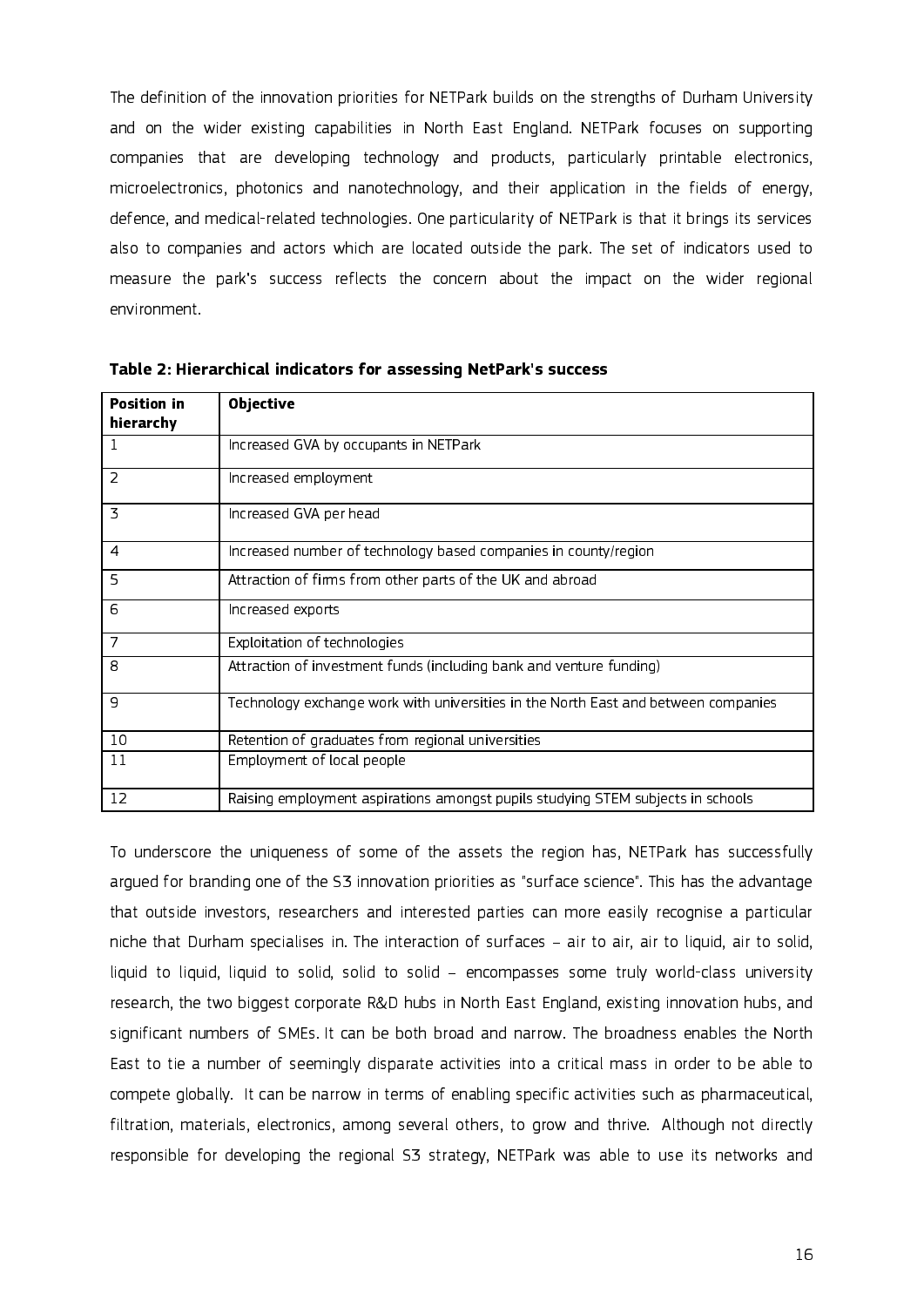influence, working closely as a credible and respected partner with the North East Local Enterprise Partnership to ensure that this vital area was included.

## Brainport Foundation and High Tech Campus Eindhoven: Ensuring the commitment of businesses towards a cross-border top technology region

Brainport can be characterised as a "horizontal triple helix collaboration" partnership, since large companies and SMEs, knowledge institutes and governmental organisations collaborate at various levels in the Dutch region of Noord-Brabant (Wintjes 2011). Out of all triple helix parties, the regional authority (provincial government) is perhaps the least dominant and most limited actor in terms of resources. The project management approach builds on the model of the former FP7 project which consisted of a large number of bottom-up initiatives with external project owners. Brainport tries to persuade the involved firms or knowledge institutes to take ownership of individual initiatives or projects. For this innovative approach, Brainport Eindhoven has won the Eurocities Award 2010 in the 'cooperation' category for their very promising cooperation among companies, knowledge institutions and government.

One of the key actors in the Brainport region is High Tech Campus Eindhoven. The establishment and continuous growth of the Campus is the result of efforts by several (collaborative) partners, with Philips as initial core partner, promoting open innovation practices in and around the campus. These parties' aim is to develop the Eindhoven region as an internationally recognised technology region with the Campus as central high tech hub for the entire Dutch, German and Belgian cross-Leuven, Aachen triangle (ELAt) is an area that has acquired a strong European position in microelectronics/nano-electronics and life sciences. Campus companies are responsible for nearly 40% of all Dutch patent applications.

border region. The Campus is at the heart of one of Europe's leading R&D regions: the Eindhoven,<br>Leuven, Aachen triangle (ELAt) is an area that has acquired a strong European position in micro-<br>electronics/nano-electronics In line with the limited role of public government and public R&D investments, the innovation system of the region is privately-driven, although public-private initiatives like Holst Centre and Solliance play an important role. The development of the innovation strategy was led by the former vice president of the multinational company DSM and the steering group also included a former manager of Philips. In line with the approach of Brainport to appoint external people as 'projectowners', many initiatives and projects are led, or 'driven', by businessmen. Private companies like Philips have become important actors in the governance of RTD policy in Noord-Brabant. Within ten years, High Tech Campus Eindhoven has developed into a dynamic mix of more than 125 organisations from global brands, leading research institutes, fast growth enterprises, service companies and high-tech startups with a large impact on the innovation performance of the region. With accelerator programmes like Next OEM, Startupbootcamp HighTechXL and two European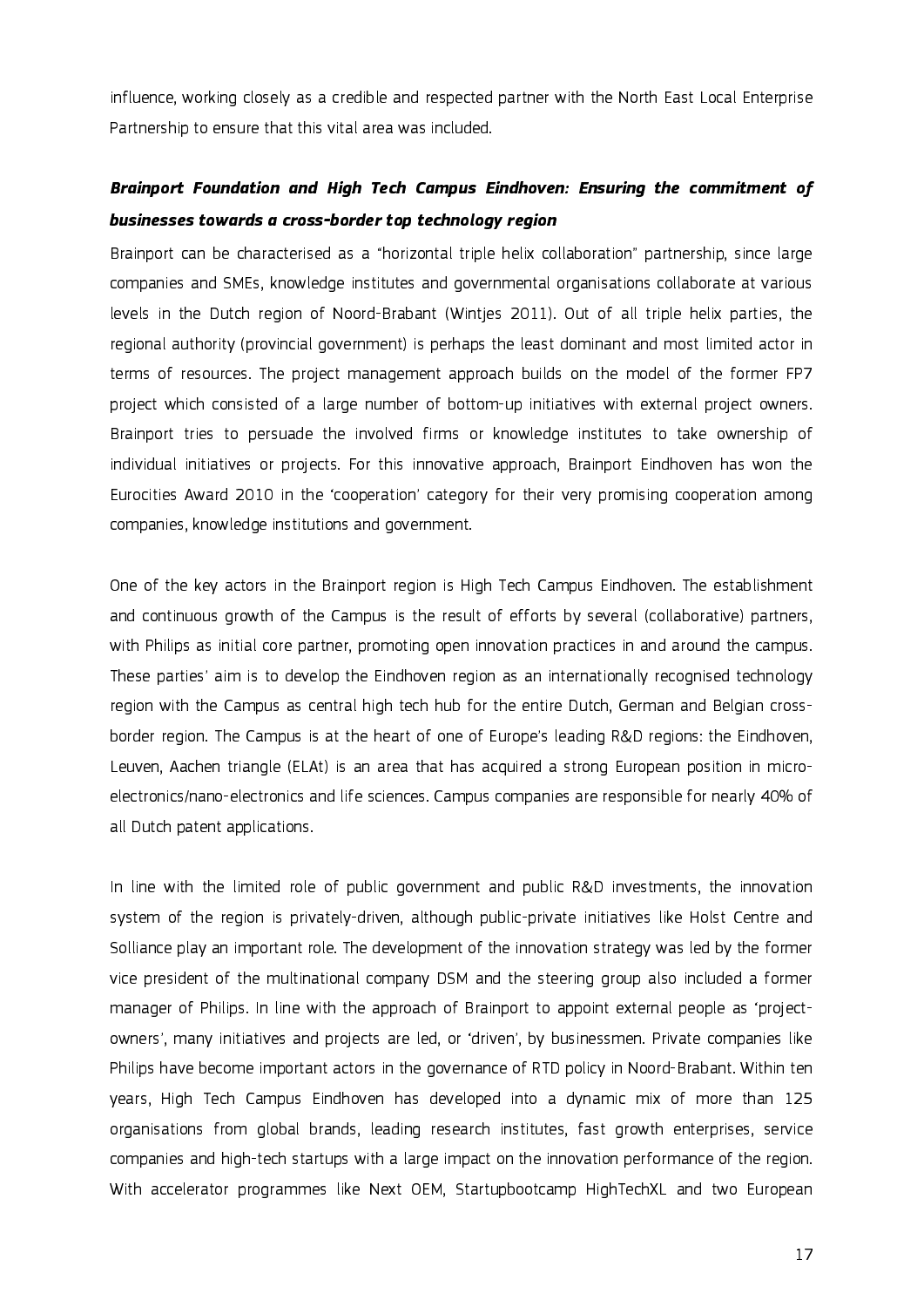Knowledge Innovation Communities (EIT ICT and EIT InnoEnergy), companies, investors and innovation policy intermediaries became more involved in the further development of the Campus by providing incubation support. The Campus model of open, collaborative innovation has been adopted and implemented also elsewhere in the region.

The most recent regional innovation strategy is "Brainport 2020: Top Economy and Smart Society". The Cabinet of the national government requested the development of this vision and strategy along with a tangible implementation programme. The assignment was to "develop … a cohesive and comprehensive vision of Brainport. At the level of Southeast Netherlands with Brainport as pivot and with a focus on cross-border links to Flanders and Nordrhein-Westfalen". Brainport thus is a prime example of how a science and technology park can use its external connectivity as a strategic asset.

#### 5. Conclusion: The changing role for STPs in the smart specialisation era

Smart specialisation strategies constitute a turning point in the young history of regional innovation policies. They address the main development bottlenecks faced by European regions, namely: 1) lock-in in outdated specialisations and in industrial structures which are not conducive to growth and employment, and 2) fragmentation of investments for innovation, both within and across regions, leading to duplications of efforts with sub-critical mass and weak external connectedness.

The ambition of these strategies is high and an orchestrated contribution from all innovation actors in regions is needed to reach these goals. This cannot be achieved in a top-down manner. Science and technology parks are place-based, structural organisations that are active in many regions. Among the quadruple helix actors, these organisations stand out as suitable candidates to play a forward-looking role in the regional innovation partnerships, provided they support innovation experimentation. Yet, this does not give science and technology parks an automatic place in S3 governance. This place has to be gained based on the credibility of these organisations and the quality of their contribution to the smart specialisation goals.

To support smart specialisation strategies, science and technology parks should act as boundary openers at several levels:

- **Internal to STPs: They can foster unique and innovative combinations between the assets** present in the park, but also in the regional environment;
- **Inter-regional and international: STPs can activate their international networks to reinforce** the external connectivity of S3;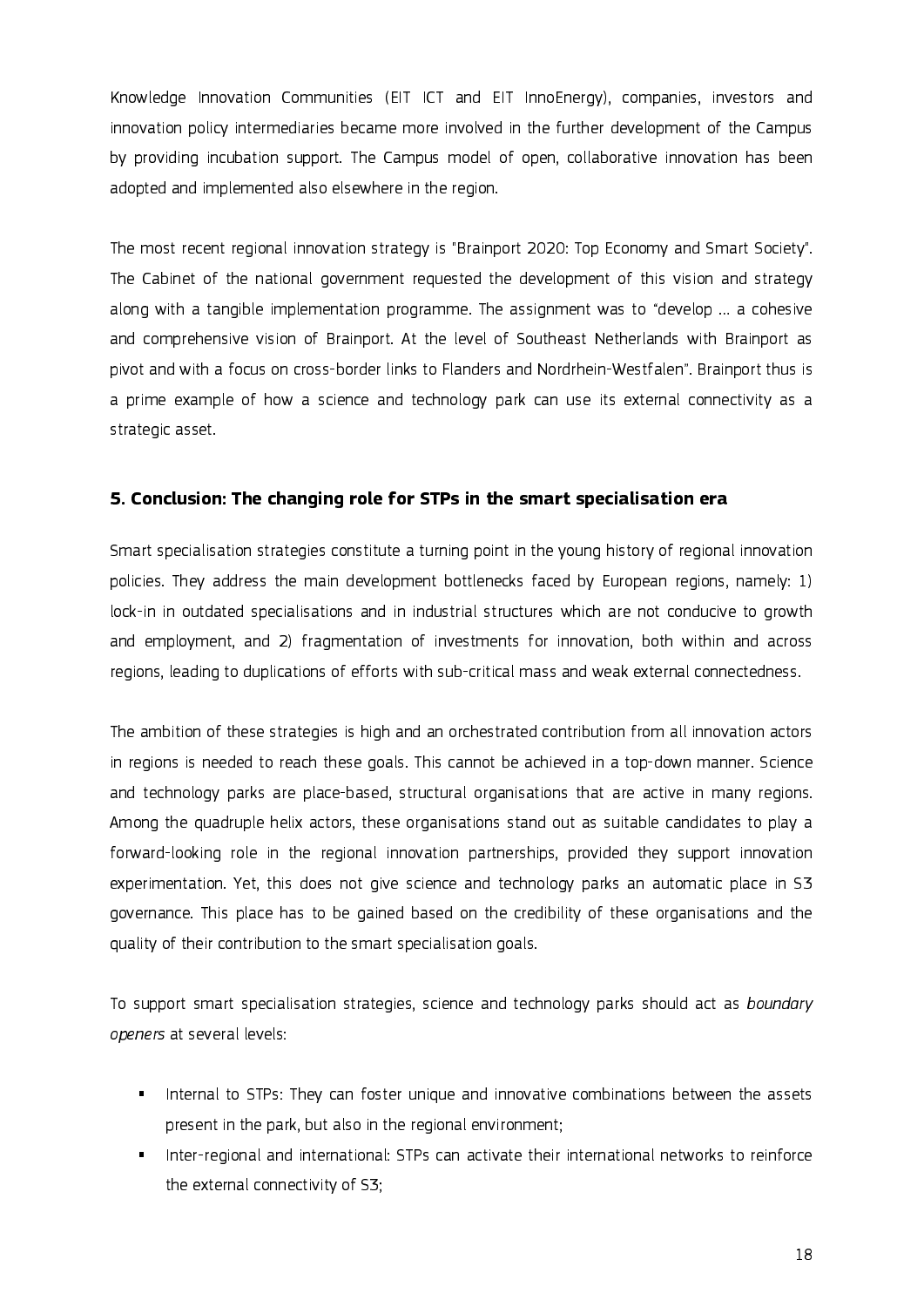**Inter-sectoral: STPs can foster linkages and related variety between sectors and clusters** where a critical mass already exists.

This creates a new agenda for STPs, which will require the development of sound strategic skills for STP managers. In particular, this involves:

- A vision geared towards economic value creation and innovation ecosystem support, seeing STPs as "smart innovation intermediaries" rather than as real estate managers only;
- The adoption of a long-term perspective in the delivery of services and the definition of priorities in the STP strategy;
- Filling an important gap in terms of monitoring and evaluation of STP actions, seeking to achieve outcomes such as:
	- o improvements in the ecosystem that are linked to the STP's activites;
	- o additional value creation thanks to "STP effects" (thus taking into account any displacement effects);
	- o long-term sustainability and the capacity of attracting private funding for the STP.

Ultimately, when all favourable conditions are met, STPs have the potential to play an important transformative role in regional economies in line with the ambition of smart specialisation strategies.

A critical avenue for further research and experimentation relates to the development of suitable indicators to track the effective contribution of STPs to smart specialisation. This goes much beyond the evaluation of the 'success' of STPs according to their own objectives, even if this is the primary point of attention for STP managers and funders. It requires a capacity to understand the additional effects of STPs in terms of generating new knowledge-intensive businesses and lines of activities, as well as the quality of internal and external connections generated by the innovation actors connected to the park.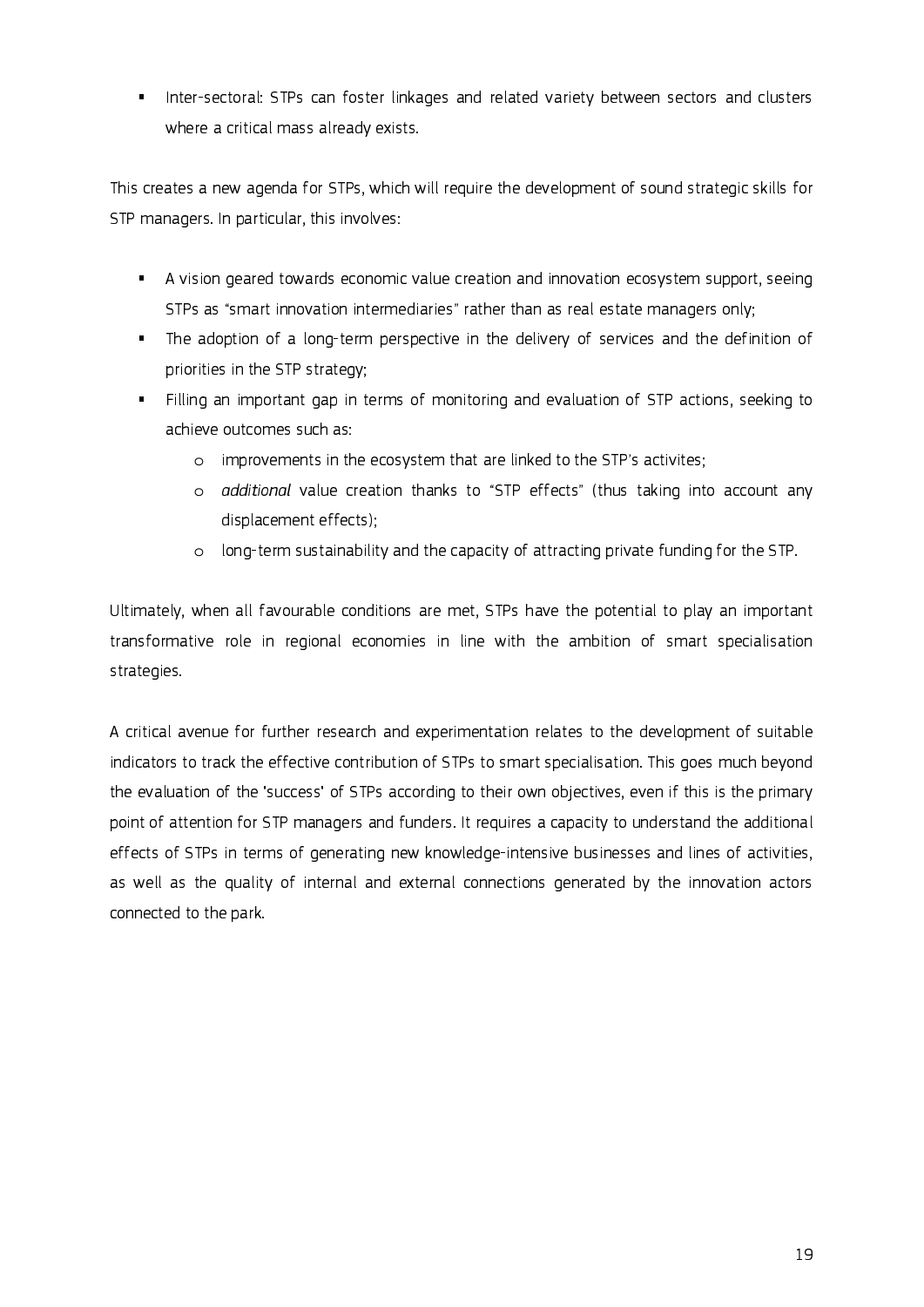#### References

Albahari, A., M. Klofsten & S. Pérez Canto (2012), Managing a Science Park: A Study of Value Creation for their Tenants, Paper submitted to the Triple Helix 9 Scientific Committee. http://www.leydesdorff.net/th9/Managing%20a%20Science%20Park%20A%20study%20of%20valu e%20creation%20for%20their%20tenants.pdf.

Angle Technology Limited (2003), Evaluation of the Past & Future Economic Contribution of the UK Science Park Movement, Report for the UK Science Parks Association.

Durão, D., L. Maltez & V. Varela (2000), Profitable Science Parks and Regional Development, Conference Proceedings, Fourth International Conference on Technology Policy and Innovation, Vol. 1, Curitiba.

European Commission (2008), Regional Research Intensive Clusters and Science Parks, Report of an Independent Expert Group, Regions of Knowledge. http://ec.europa.eu/research/regions/ documents/publications/sc\_park.pdf.

European Investment Bank, World Bank, Medibitikar & City of Marseille (2010), Plan and Manage a Science Park in the Mediterranean: Guidebook for Decision Makers. http://www.eib.org/ attachments/country/plan-and-manage-a-science-park-in-the-mediterranean\_en.pdf.

Fukugawa, N. (2010), Assessing the Impact of Science Parks on Knowledge Interaction in the Regional Innovation System, Paper presented at the DRUID Conference on "Opening Up Innovation: Strategy, Organization and Technology", Imperial College London Business School, 16-18 June. http://www2.druid.dk/conferences/viewpaper.php?id=501384&cf=43.

Carayannis, E. G. & D. F. J. Campbell (2009), "'Mode 3' and 'Quadruple Helix': Toward a 21st Century Fractal Innovation Ecosystem", International Journal of Technology Management, 46(3/4), 201-234.

Koh, F., W. Koh, & F. Ted Tschang (2003), "An Analytical Framework for Science Parks and Technology Districts with an Application to Singapore", Journal of Business Venturing, 20(2), 217- 239.

Link, A. N. & J. T. Scott (2007), "The Economics of University Research Parks", Oxford Review of Economic Policy, 23(4), 661-674.

Link, A. (2009), "Research, Science, and Technology Parks: An Overview of the Academic Literature", in: National Research Council (2009), Understanding Research, Science and Technology Parks: Global Best Practice: Report of a Symposium. Washington, D.C.: National Academies Press.

Lofsten, H. & P. Lindelof (2002), "Science Parks and the Growth of New Technology-based Firms: Academic-Industry Links, Innovation and Markets", Research Policy, 31(6), 859-876.

Lofsten, H. & P. Lindelof (2003), "Determinants for an Entrepreneurial Milieu: Science Parks and Business Policy in Growing Firm", Technovation, 23(1), 51-64.

Nauwelaers, C. (2009a), "Challenges for the Design of Regional Innovation Policies: Lessons from Europe", in: Cooke, P. and J. Osmond, Regional Economies in a Globalising Economy: Enhancing Intellectual Capital and Innovation, Institute of Welsh Affairs, Cardiff.

Nauwelaers, C., P. Boekholt, B. Mostert, P. Cunningham, K. Guy, R. Hofer & C. Rammer (2009b), Policy Mix for R&D in Europe, Report for the European Commission (DG Research and Technological Development).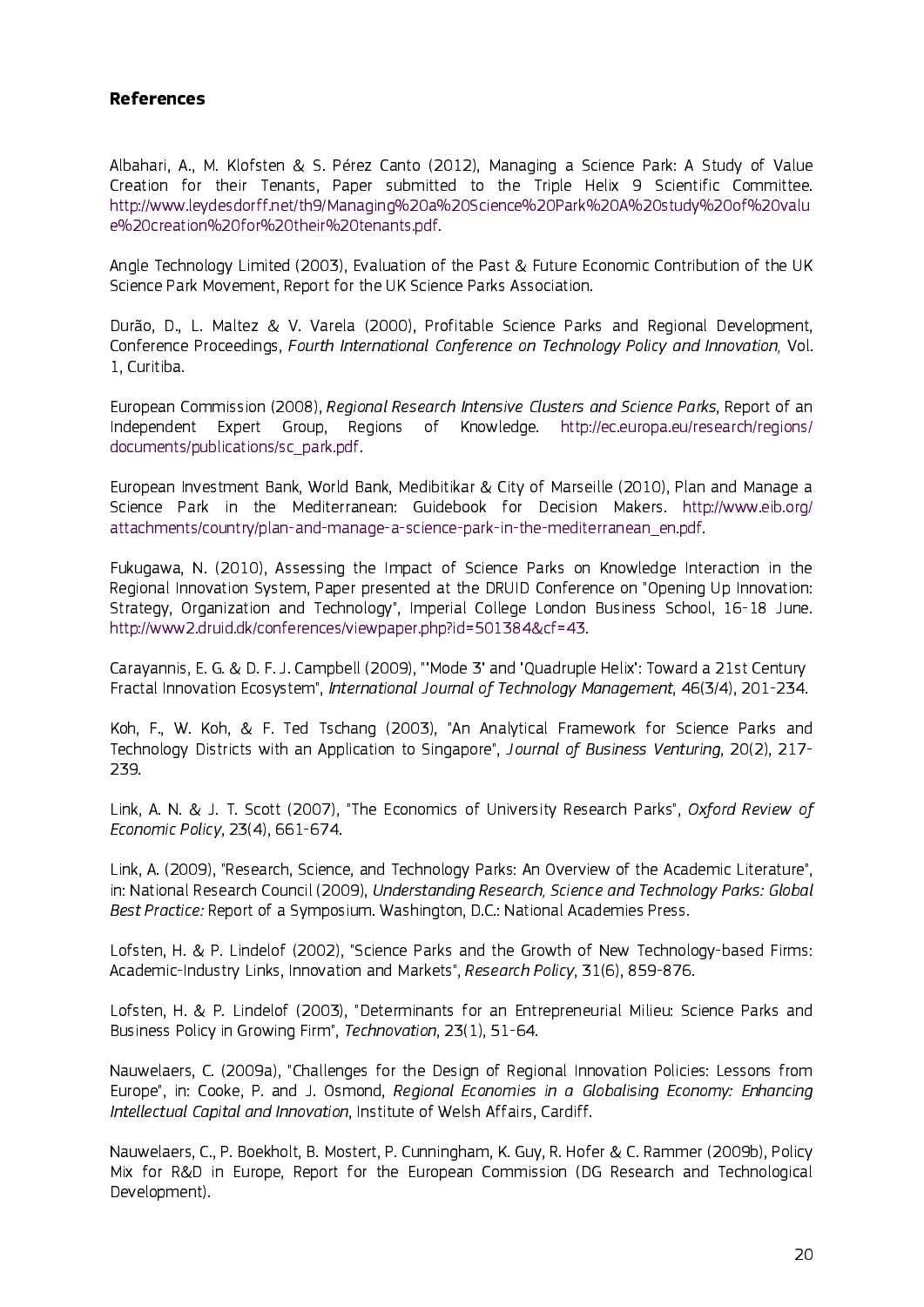Nurutdinova, A. (2012), "Future Research of Science Parks and Incubators: Overall Analyses", International Journal of Advanced Studies, 2(1).

OECD (2011), Regions and Innovation Policy, OECD Publishing, Paris.

Phan, P., D. Siegel & M. Wright (2005), "Science Parks and Incubators: Observations, Synthesis and Future Research", Journal of Business Venturing, 20(2), 165-182.

Rowe, D. (2013), Setting up, Managing and Evaluating EU Science and Technology Parks, Report to the European Commission.

Saxenian, A. (1996), Regional Advantage: Culture and Competition in Silicon Valley and Route 128, Cambridge, Mass.: Harvard University Press.

Squicciarini, M. (2008), "Science Parks' Tenants versus Out-of-park Firms: Who Innovates more? A Duration Model", Journal of Technology Transfer, 33(1), 45-71.

Wallsten, S. (2004), Do Science Parks Generate Regional Economic Growth? An Empirical Analysis of their Effects on Job Growth and Venture Capital, Working Paper 04-04, AEI-Brookings Joint Centre for Regulatory Studies.

Winties, R. (2011), Regional Innovation Monitor: Noord-Brabant, www.rim-europa.eu.

Yang, C. H., K. Motohashi & J. R. Chen (2009), "Are new Technology-based Firms Located on Science Parks Really more Innovative? Evidence from Taiwan", Research Policy, 38(1), 77-85.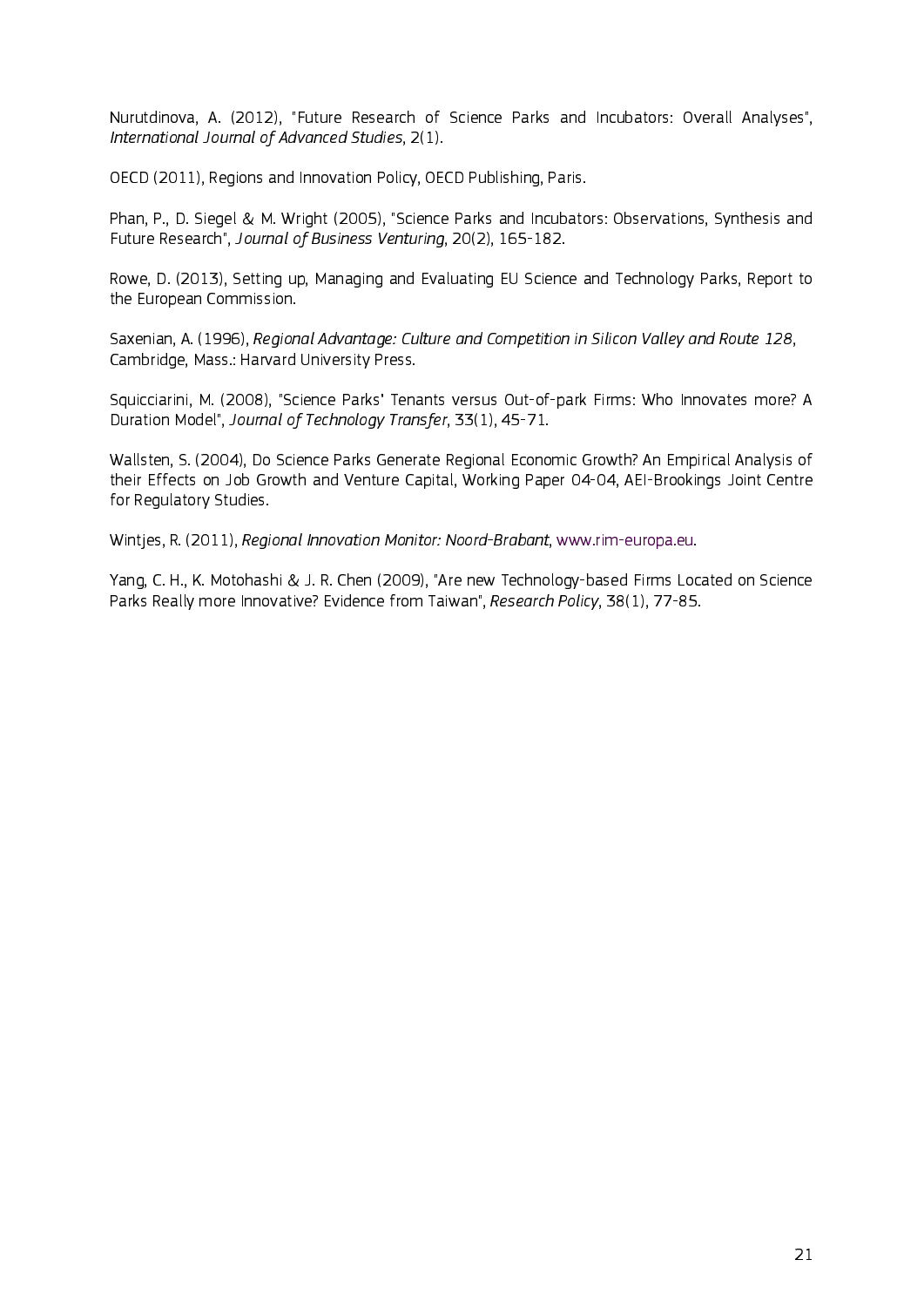Europe Direct is a service to help you find answers to your questions about the European Union Freephone number (\*): 00 800 6 7 8 9 10 11 (\*) Certain mobile telephone operators do not allow access to 00 800 numbers or these calls may be billed.

A great deal of additional information on the European Union is available on the Internet. It can be accessed through the Europa server http://europa.eu/.

#### How to obtain EU publications

Our priced publications are available from EU Bookshop (http://bookshop.europa.eu), where you can place an order with the sales agent of your choice.

The Publications Office has a worldwide network of sales agents. You can obtain their contact details by sending a fax to (352) 29 29-42758.

European Commission EUR 26701 EN – Joint Research Centre – Institute for Prospective Technological Studies

Title: The Role of Science Parks in Smart Specialisation Strategies

Authors: Claire Nauwelaers, Alexander Kleibrink and Katerina Stancova

Luxembourg: Publications Office of the European Union

2014 – 21 pp. – 21.0 x 29.7 cm

EUR – Scientific and Technical Research series – ISSN 1831-9424 (online)

ISBN 978-92-79-38771-5 (PDF)

doi:10.2791/8851

#### Abstract

Science and technology parks (STPs) are very common instruments used by regional and national authorities for regional development. Their main objective is to foster science-based growth poles to stimulate economic diversification away from declining industries. Today, STPs are present in many European regions. They concentrate a wide range of innovative companies and research organisations, and as a consequence the overall knowledge intensity of these places is very high. STPs are thus likely to include seeds for the domains of knowledge-intensive specialisation, on which regions can rely to increase their competitiveness. This is why STPs seem well placed to play a key role in innovation strategies for smart specialisation (S3). We argue that the diversity of STP models by definition means that their contribution to smart specialisation is very likely to depend on the specific context. Three key roles for STPs in the design and implementation of smart specialisation strategies are proposed: (1) STPs may provide an adequate innovation ecosystem for the development of pilot innovation initiatives, well in line with the entrepreneurial discovery process that should drive the regional economies towards new, distinctive and competitive areas of activities. (2) STPs can play an important role as one of the relevant stakeholders forming the quadruple helix of innovation actors shaping smart specialisation strategies. (3) STPs can add the needed external and outward-looking dimension to smart specialisation strategies, a dimension that is today still very much under-developed. Yet, these contributions from STPs cannot be taken for granted. We identify limitations and success conditions for each of the three roles. Illustrative examples of STPs in Finland, England and the Netherlands show how STPs can actively and creatively contribute to the design of innovation strategies and to the external connectivity of their home regions.